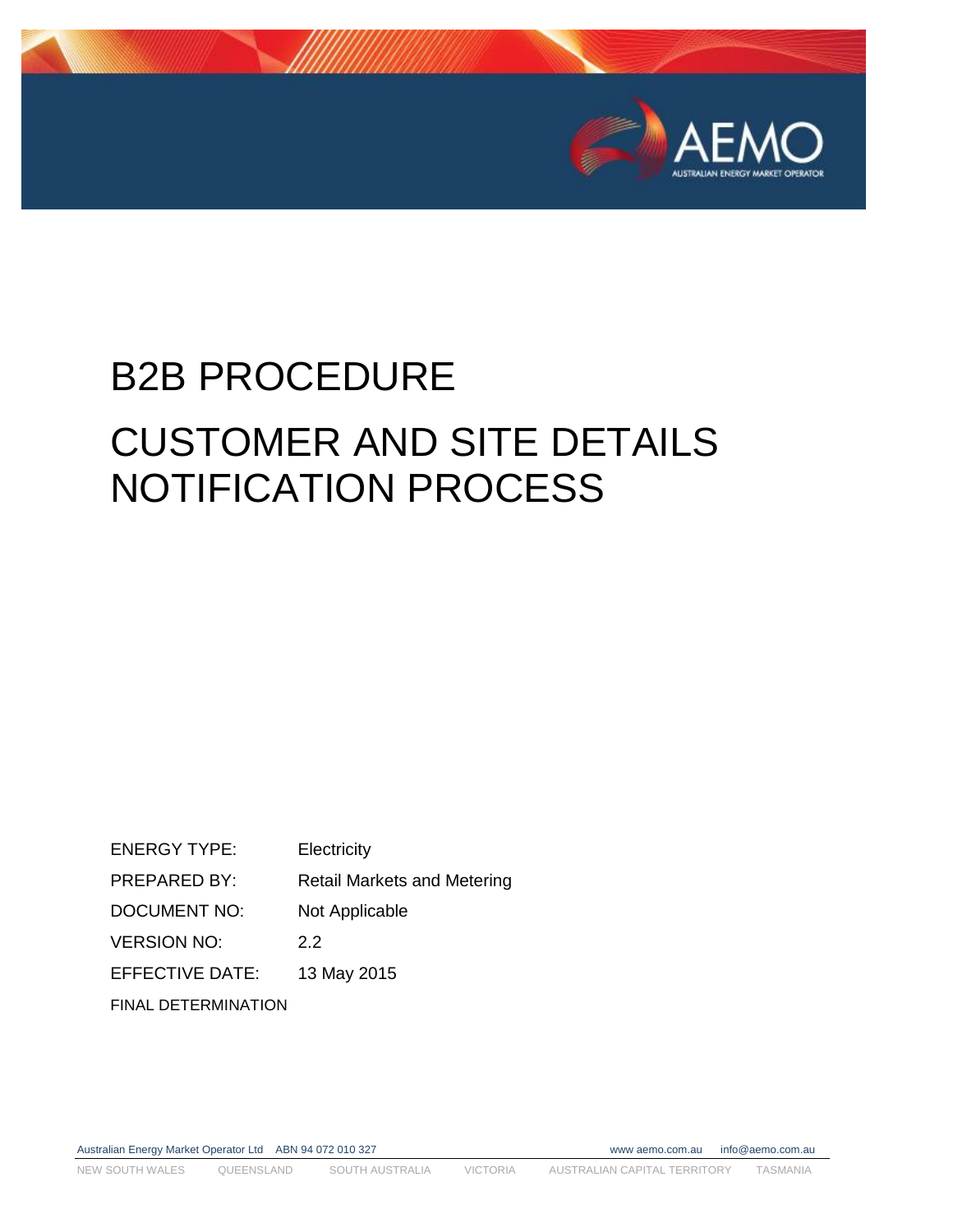## **Document History**

| <b>Version</b>            | <b>Date</b> | <b>Author</b> | <b>Comments</b>                                                                                                                                                                                                                                                                                                               |
|---------------------------|-------------|---------------|-------------------------------------------------------------------------------------------------------------------------------------------------------------------------------------------------------------------------------------------------------------------------------------------------------------------------------|
| 1.0                       | 23/12/2004  | <b>NEMMCO</b> | Final Determination version.                                                                                                                                                                                                                                                                                                  |
| 1.1 DRAFT                 | 22/4/2005   | <b>NEMMCO</b> | Draft issued for Consultation.                                                                                                                                                                                                                                                                                                |
|                           | 5/7/2005    | <b>NEMMCO</b> | Draft issued as Draft Determination.                                                                                                                                                                                                                                                                                          |
| 1.1                       | 1/8/2005    | NEMMCO        | Final Determination version.                                                                                                                                                                                                                                                                                                  |
| 1.2                       | 29/8/2005   | <b>NEMMCO</b> | Changes to incorporate clause 7.2A of National Electricity<br>Rules that deals with Manifest and minor or procedural errors.                                                                                                                                                                                                  |
| 1.3 DRAFT                 | 30/6/2006   | <b>NEMMCO</b> | Update for changes proposed prior to Tranche 1 go live that<br>have no operational impact and changes required to<br>accommodate the commencement of FRC in Queensland.                                                                                                                                                       |
| 1.3.DRAFT 2               | 30/10/2006  | <b>NEMMCO</b> | Update following first consultation workshop                                                                                                                                                                                                                                                                                  |
| 1.3 DRAFT 3               | 5/12/2006   | <b>NEMMCO</b> | Updated from comments received in 2 <sup>nd</sup> stage consultation                                                                                                                                                                                                                                                          |
| 1.3 DRAFT<br><b>FINAL</b> | 15/12/2006  | <b>NEMMCO</b> | <b>Final Draft</b>                                                                                                                                                                                                                                                                                                            |
| 1.3                       | 30/01/2007  | <b>NEMMCO</b> | Version recommended by the IEC to NEMMCO on 22 January<br>2007 and approved by NEMMCO for publication on 30<br>January 2007.                                                                                                                                                                                                  |
| 1.4                       | 20/06/2007  | <b>NEMMCO</b> | Updated to Service Order Process to accommodate changes<br>in re-energisation service order timings. No changes were<br>made to this document.                                                                                                                                                                                |
| 1.5                       | 03/12/2008  | <b>NEMMCO</b> | Issued as a Final Determination                                                                                                                                                                                                                                                                                               |
| 1.5.1                     | 27/04/2009  | <b>NEMMCO</b> | Update the version number and release date to retain version<br>numbering with the other B2B procedures.<br>Updated singular and plural references to the word<br>"Procedure(s)".<br>Published as Final Determination                                                                                                         |
| 1.6                       | 23/06/2009  | <b>NEMMCO</b> | Update the version number and release date to retain version<br>numbering with the other B2B procedures. Removed clause<br>1.2(b) and changed the publish date to effective date on the<br>front cover.<br>Published as FINAL Determination                                                                                   |
| 1.6.1                     | 18/08/2009  | <b>AEMO</b>   | Update to reflect change of governance from NEMMCO to<br>AEMO.<br>Update the version number and release date to retain version<br>numbering with other B2B Procedures<br>Minor updates to sections 1.2, 1.4, 1.6, to align clauses with<br>the other B2B Procedures.<br>Issued as Determination - Effective 25 November 2009. |
| 1.7                       | 17/03/2010  | AEMO          | Updated version numbers and release date to retain version<br>numbering with other B2B Procedures.                                                                                                                                                                                                                            |
|                           |             |               | Graphical updates to diagrams.<br>Update Clause 1.7.                                                                                                                                                                                                                                                                          |
|                           |             |               | Move Business Event information to the B2B Procedure<br>Technical Guidelines for B2B Procedures.                                                                                                                                                                                                                              |
|                           |             |               | Issued as Final Determination - Effective 26 May 2010.                                                                                                                                                                                                                                                                        |
| 1.7a                      | 15/07/2011  | AEMO          | Updated version number to 1.7a and release date to retain<br>version numbering with other B2B Procedures.                                                                                                                                                                                                                     |
|                           |             |               | Updated procedure to facilitate further extension of<br>contestability to small business customers in Tasmania.                                                                                                                                                                                                               |
| 1.8                       | 15/08/2011  | AEMO          | Updated version numbers and release date to retain version<br>numbering with other B2B Procedures.<br>Updated clause 2.2.5 Customer Details Reconciliation.                                                                                                                                                                   |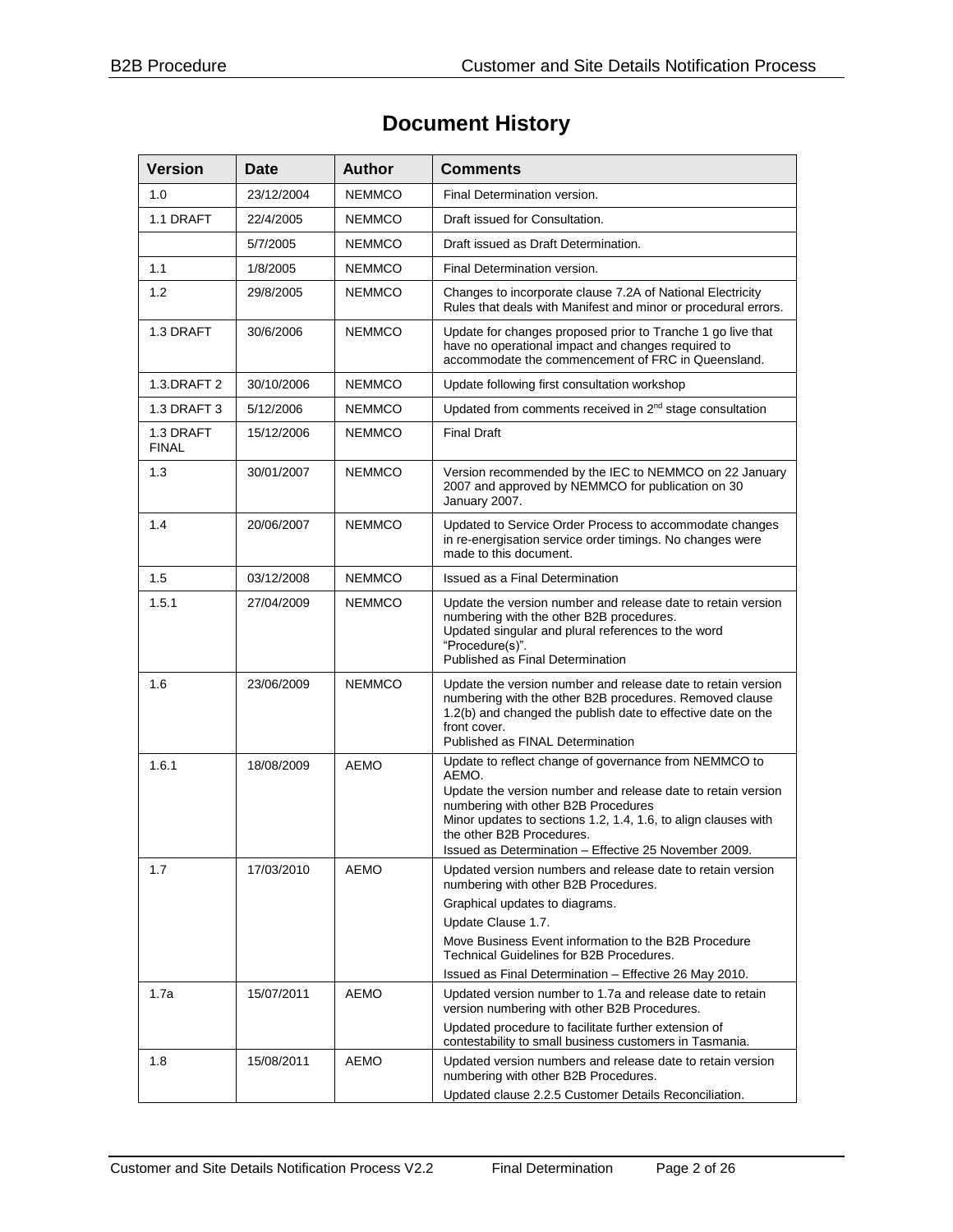| <b>Version</b> | Date       | <b>Author</b> | <b>Comments</b>                                                                                                                                              |
|----------------|------------|---------------|--------------------------------------------------------------------------------------------------------------------------------------------------------------|
| 1.9            | 06/11/2012 | AEMO          | Updated version numbers and release date to retain version<br>numbering with other B2B Procedures.                                                           |
|                |            |               | Update to clause 1.7 a for Meter Data Providers.                                                                                                             |
| 2.0            | 13/11/2013 | AEMO          | Updates to capture QC 776 CSDN Project Changes                                                                                                               |
| 2.1            | 15/05/2014 | AEMO          | Update to Customer Details Reconciliation Process                                                                                                            |
| 2.2            | 21/11/2014 | AEMO          | Minor amendment update from previous 2.1 consultation.<br>Updated version numbers and release date to retain version<br>numbering with other B2B Procedures. |

#### **Interpretation**

For details of the interpretation of key words, such as addresses, dates, times and field types, refer to the B2B Procedure: Technical Guidelines for B2B Procedures.

#### **Documentation Conventions**

Refer to the B2B Procedure: Technical Guidelines for B2B Procedures for the details of the documentation conventions.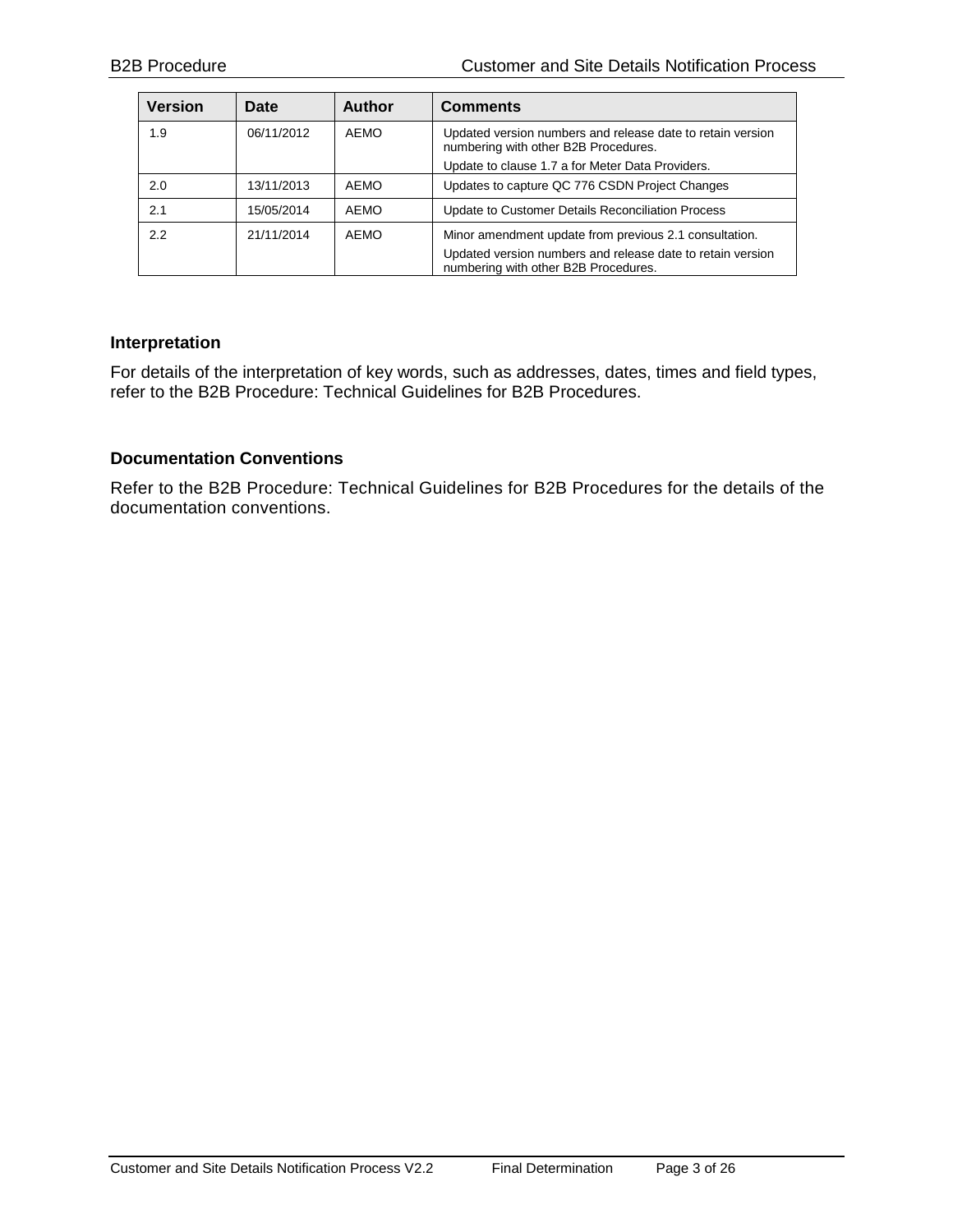## **TABLE OF CONTENTS**

| 1.1<br>1.2<br>1.3<br>1.4<br>1.5<br>1.6<br>1.7<br>1.8<br>1.9 |  |
|-------------------------------------------------------------|--|
| 2.1<br>2.2                                                  |  |
| 3.1<br>3.2                                                  |  |
| 4.1<br>4.2<br>4.3<br>4.4                                    |  |
|                                                             |  |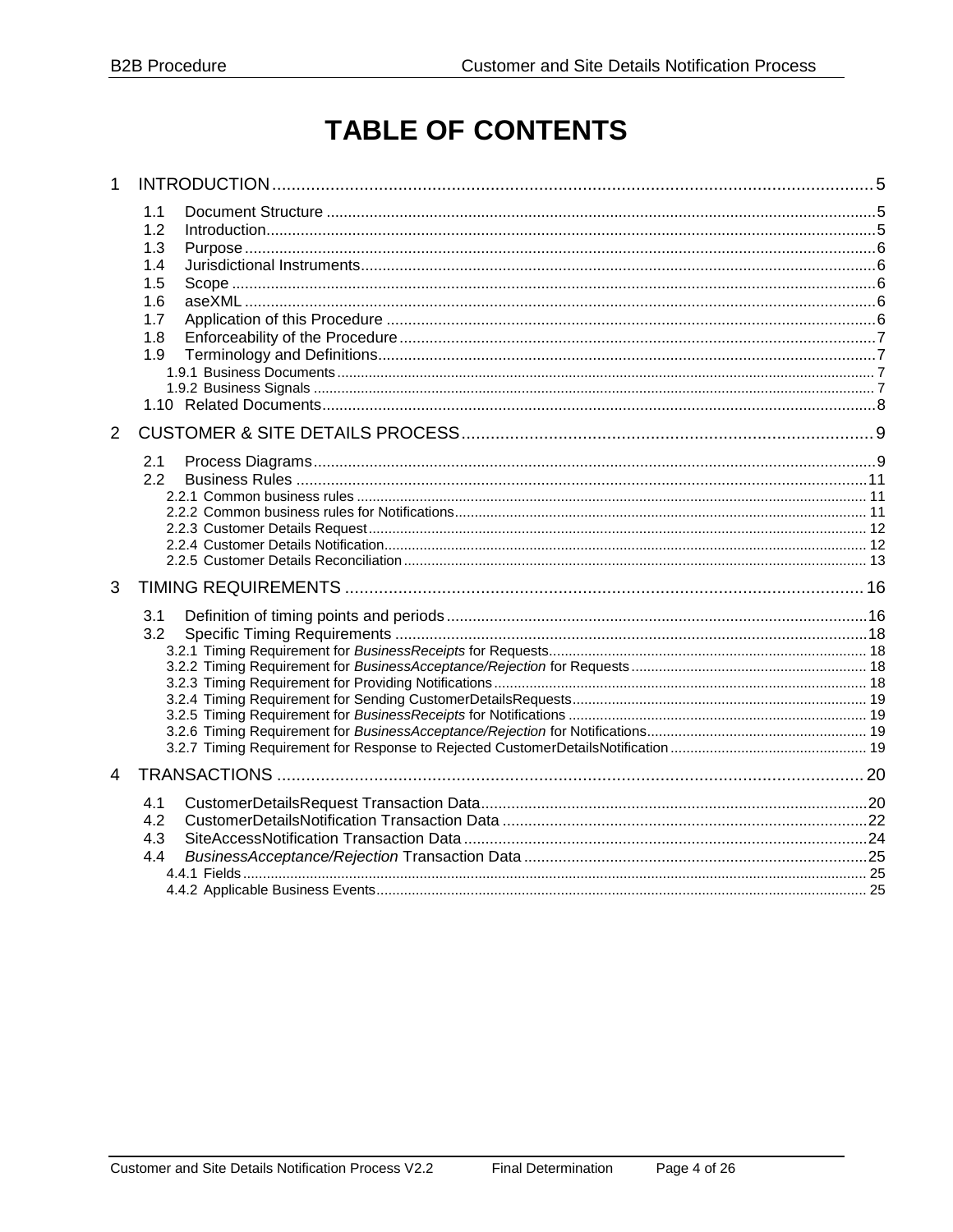## <span id="page-4-0"></span>**1 INTRODUCTION**

#### <span id="page-4-1"></span>**1.1 Document Structure**

- a. Section One provides an introduction to this Procedure.
- b. Section Two describes the transactions and their business context.
- c. Section Three describes the Timing Requirements.
- d. Section Four itemises the data to be provided in each transaction.

#### <span id="page-4-2"></span>**1.2 Introduction**

- a. This B2B Procedure: Customer and Site Details Notification Process ("Procedure") is approved by AEMO in accordance with clause 7.2A.5.a.1 of the National Electricity Rules ("Rules").
- b. This Procedure may only be amended in accordance with clause 7.2A.3 of the Rules.
- c. In the event of any inconsistency between this Procedure and the Rules, the Rules shall prevail to the extent of the inconsistency.
- d. In the event of any inconsistency between this Procedure and the Metrology Procedure, the Metrology Procedure shall prevail to the extent of the inconsistency.
- e. In the event of any inconsistency between this Procedure and the provisions of a MSATS Procedure, the MSATS Procedure shall prevail to the extent of any inconsistency.
- f. In the event of any inconsistency between this Procedure and the B2B Procedure: Technical Delivery Specifications or the provisions of the B2B Procedure: Technical Guidelines for B2B Procedures (together referred to as the "B2B Technical Procedures"), unless this Procedure provides otherwise, the relevant B2B Technical Procedure shall prevail to the extent of the inconsistency.
- g. In this Procedure, a capitalised word or phrase has the meaning given to it:
	- 1. in this Procedure;
	- 2. if no meaning is given to it in this Procedure, it is defined in the B2B Procedure Technical Guidelines for B2B Procedures; or
	- 3. if no meaning is given to it in the B2B Procedure Technical Guidelines for B2B Procedures, it is defined in the Rules.
- h. This Procedure shall be interpreted in accordance with the rules of interpretation set out in clause 1.7 of the Rules and the B2B Procedure Technical Guidelines for B2B Procedures. Provisions that are placed in a square box coloured grey are provided by way of explanation and to assist readers, and do not form any obligation on Participants or affect the interpretation of this Procedure. Provisions that fall within a section entitled "Worked Example" are provided for assistance only and do not form any obligation on the Participants nor do they affect the interpretation of this Procedure.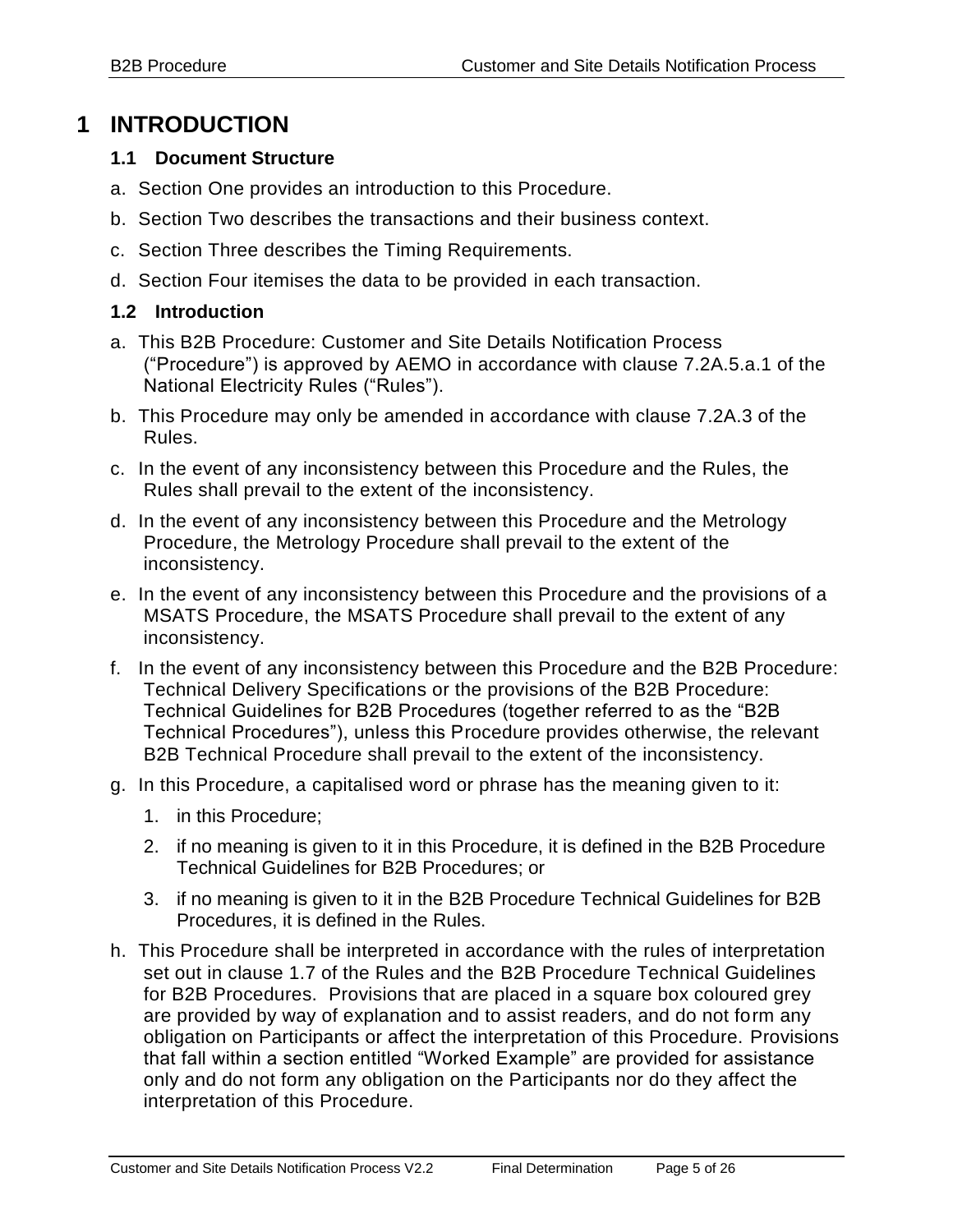#### <span id="page-5-0"></span>**1.3 Purpose**

a. The purpose of this document is to define standard process and transaction data requirements for the communication of Customer and Site Details from the Retailer to the DNSP. This information supports the DNSP carrying out its obligations.

#### <span id="page-5-1"></span>**1.4 Jurisdictional Instruments**

a. To the extent of any inconsistency between this Procedure and any relevant jurisdictional instrument, the relevant jurisdictional instrument shall prevail to the extent of the inconsistency.

#### <span id="page-5-2"></span>**1.5 Scope**

- a. This Procedure defines the business rules and transactions for regular updates of Customer and Site Details from the Retailer to the DNSP. The Procedure must be used for the reconciliation of Customer and Site Details between Retailers and DNSPs.
- b. This Procedure also provides for the DNSP to request customer details from the Retailer.
- c. The Procedure only applies to electricity customers.
- d. This Procedure excludes internal business processes, such as the validation of data by the DNSP, the verification of customer identity by the Retailer, or the extraction of customer data updates by the Retailer.

#### <span id="page-5-3"></span>**1.6 aseXML**

a. A Participant must use the agreed industry standard of aseXML messaging to deliver Transactions in accordance with this Procedure.

#### <span id="page-5-4"></span>**1.7 Application of this Procedure**

- a. As required by clause 7.2A.4(i) of the National Electricity Rules, Local Retailers, Market Customers, Distribution Network Service Providers, AEMO, Metering Data Providers and Metering Providers must comply with this Procedure.
- b. As permitted by clause 7.2A.4(k) of the National Electricity Rules, Local Retailers, Market Customers and Distribution Network Service Providers may on such terms and conditions as agreed between them communicate a B2B Communication on a basis other than as set out in this Procedure, in which case the parties to the agreement need not comply with this Procedure to the extent that the terms and conditions agreed between them are inconsistent with this Procedure.
- c. This Procedure applies to Customer and Site Details in respect of the NMIs in the following Participating Jurisdictions: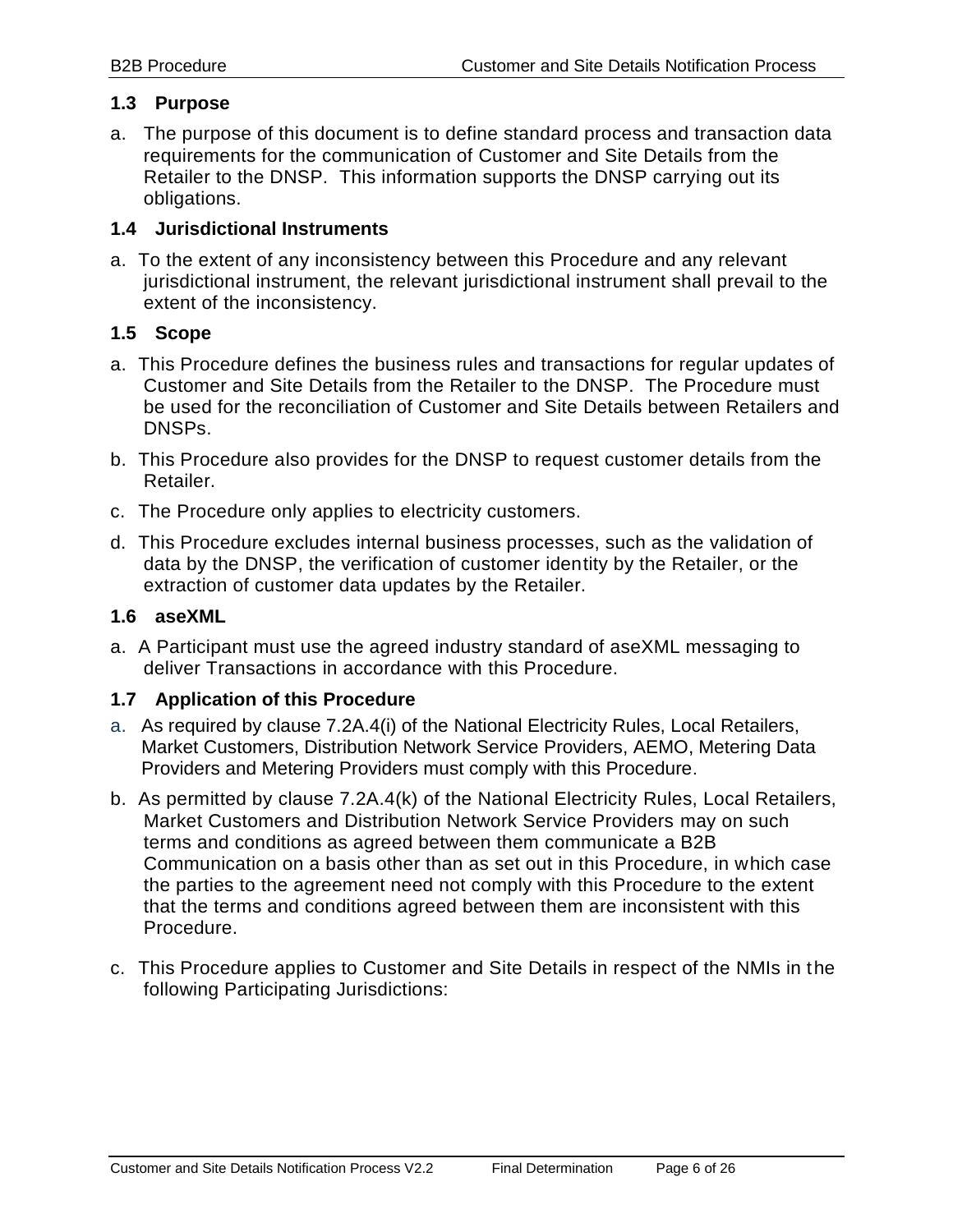| <b>Transaction</b>                        | <b>ACT</b> | <b>NSW</b> | <b>QLD</b> | <b>SA</b> | <b>VIC</b> | <b>TAS</b> |
|-------------------------------------------|------------|------------|------------|-----------|------------|------------|
| <b>Customer Details Request</b>           | Yes        | Yes        | Yes        | Yes       | Yes        | Yes        |
| <b>Customer Details</b><br>Notification   | Yes        | Yes        | Yes        | Yes       | Yes        | Yes        |
| <b>Customer Details</b><br>Reconciliation | Yes        | Yes        | Yes        | Yes       | Yes        | Yes        |
| Site Access Notification                  | Yes        | Yes        | Yes        | Yes       | Yes        | Yes        |

| Kev |                        |
|-----|------------------------|
| Yes | Applicable as defined. |
| No  | Not Applicable         |

#### <span id="page-6-0"></span>**1.8 Enforceability of the Procedure**

a. The Procedure is enforceable by the Australian Energy Regulator in accordance with its powers under section 15 of the National Electricity Law.

#### <span id="page-6-1"></span>**1.9 Terminology and Definitions**

#### <span id="page-6-2"></span>**1.9.1 Business Documents**

- a. Throughout this Procedure, the term "Business Document" is used to refer to the key Transactions sent between the Retailer and DNSP. In this Procedure, the relevant Business Documents are:
	- 1. CustomerDetailsRequest
	- 2. CustomerDetailsNotification
	- 3. CustomerDetailsReconciliation
	- 4. SiteAccessNotification

#### <span id="page-6-3"></span>**1.9.2 Business Signals**

- a. This Procedure defers technical transaction delivery details to the B2B Procedure Technical Delivery Specification. However, this Procedure does require that the technical delivery mechanism support the following "Business Signals":
	- 1. *BusinessReceipt*; and
	- 2. *BusinessAcceptance/Rejection*
- b. A *BusinessReceipt* indicates that a Business Document has been received and its contents indicate if it is readable by the Recipient.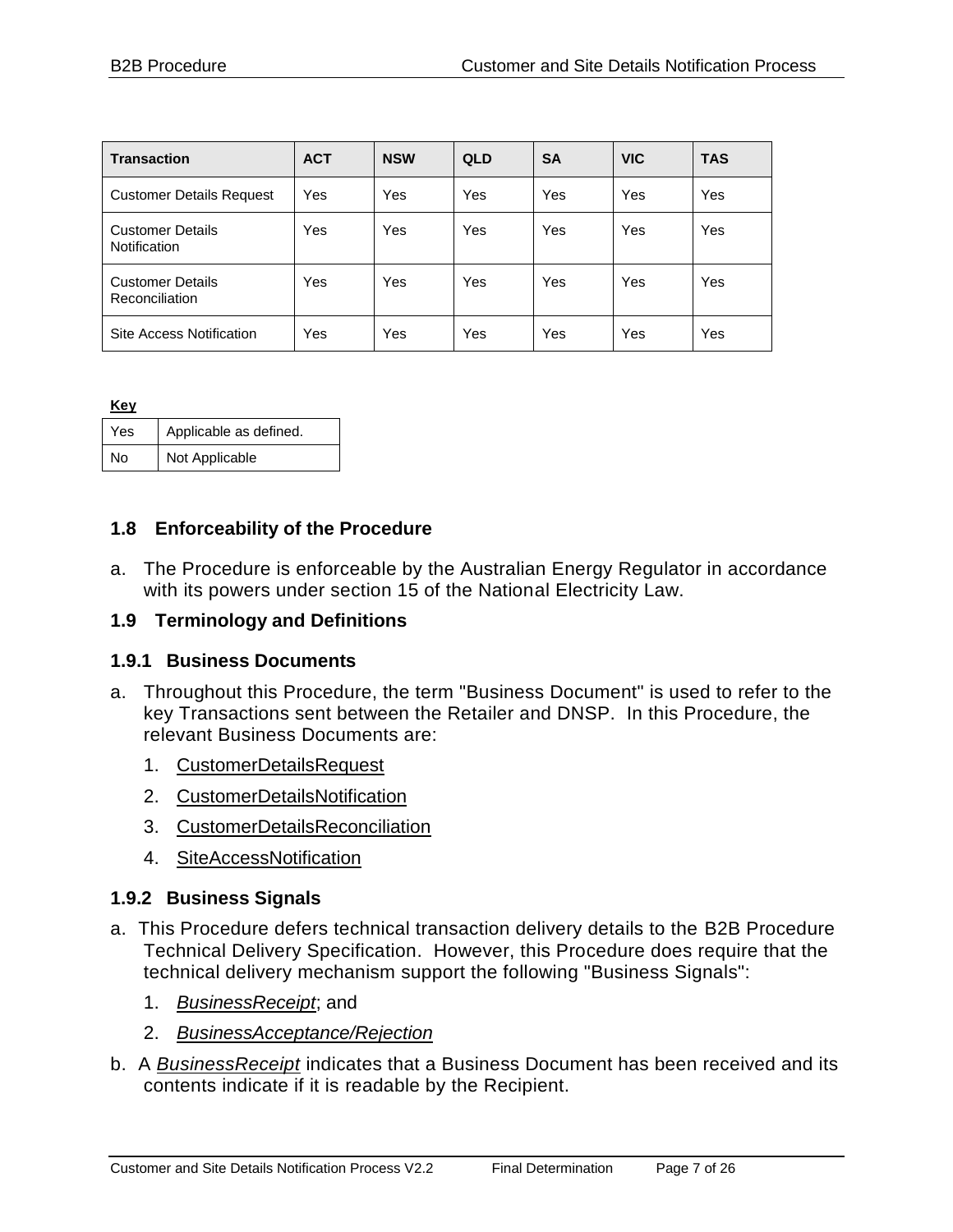c. A *BusinessAcceptance/Rejection* represents formal acceptance or rejection of the appropriate Business Document by the Recipient based on the application of business rules.

#### <span id="page-7-0"></span>**1.10 Related Documents**

- a. This Procedure has been prepared in conjunction with and should be read in conjunction with the following B2B Procedures:
	- 1. B2B Procedure Technical Delivery Specification
	- 2. B2B Procedure Technical Guidelines for B2B Procedures
- b. Participants should also refer to the following documents. It should be noted that these documents have been prepared by way of assistance only and are not legally binding documents nor do they affect in any way the interpretation of this Procedure.
	- 1. Frequently Asked Questions: Customer and Site Details Notification Process
	- 2. Participant Build Pack B2B System Interface Definitions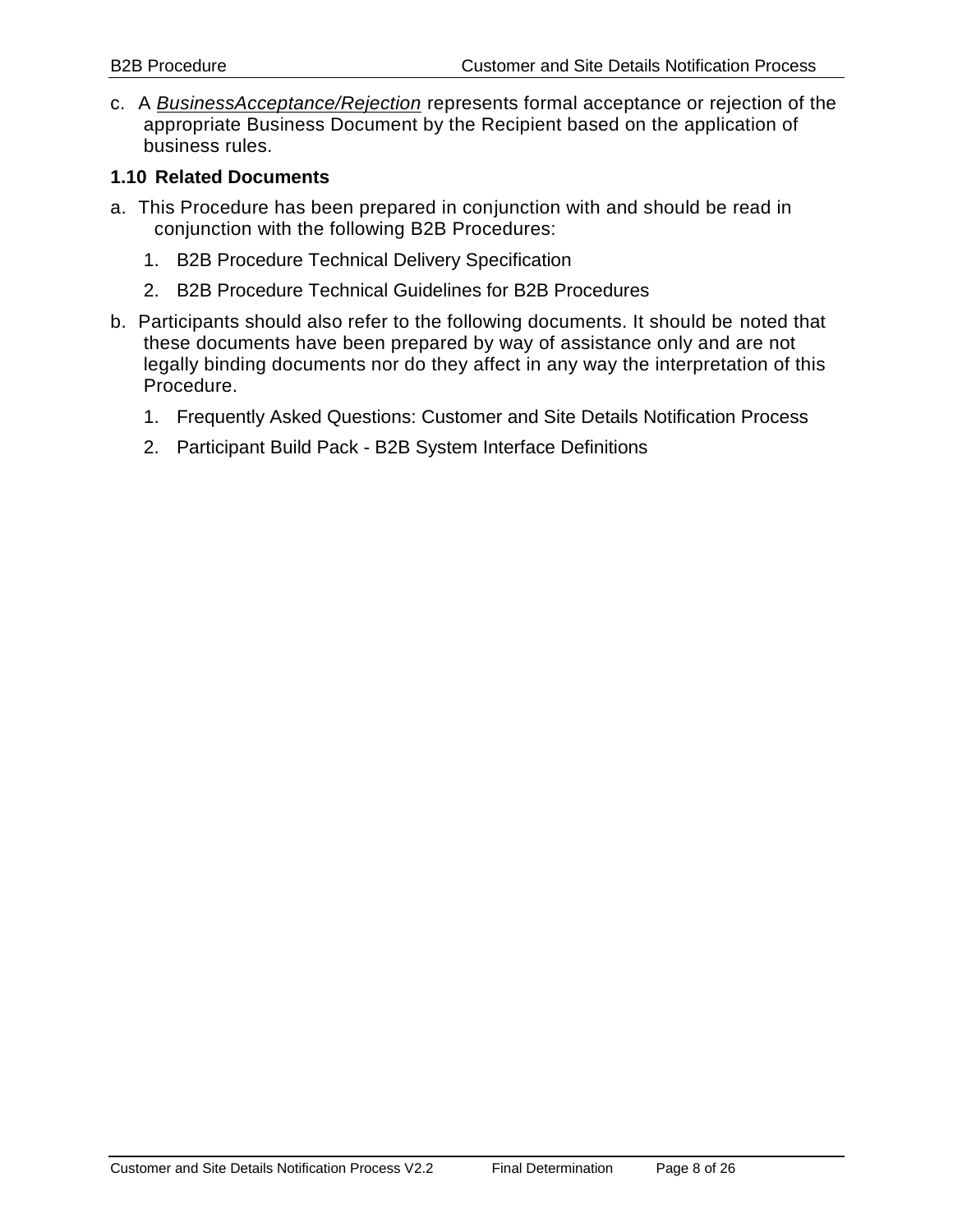## <span id="page-8-0"></span>**2 CUSTOMER & SITE DETAILS PROCESS**

#### <span id="page-8-1"></span>**2.1 Process Diagrams**

- a. The diagrams below show the entire process for the provision of Customer and Site details, including where the CustomerDetailsNotification is provided by the Retailer in response to the DNSP's CustomerDetailsRequest. On most occasions the CustomerDetailsNotification will be provided without an associated CustomerDetailsRequest, as the Retailer is obliged to advise updates as they occur.
- b. The Timing Requirements for the *BusinessReceipt* and the *BusinessAcceptance/Rejection* for the SiteAccessNotification is identical to those for the CustomerDetailsNotification.
- c. The triangles at the bottom of the diagrams below are the timing points for the process. Refer section [0](#page-14-0) for details of the Timing Requirements for this process.

Figure 1: Notifications Process

#### **Generic Notifications Process**

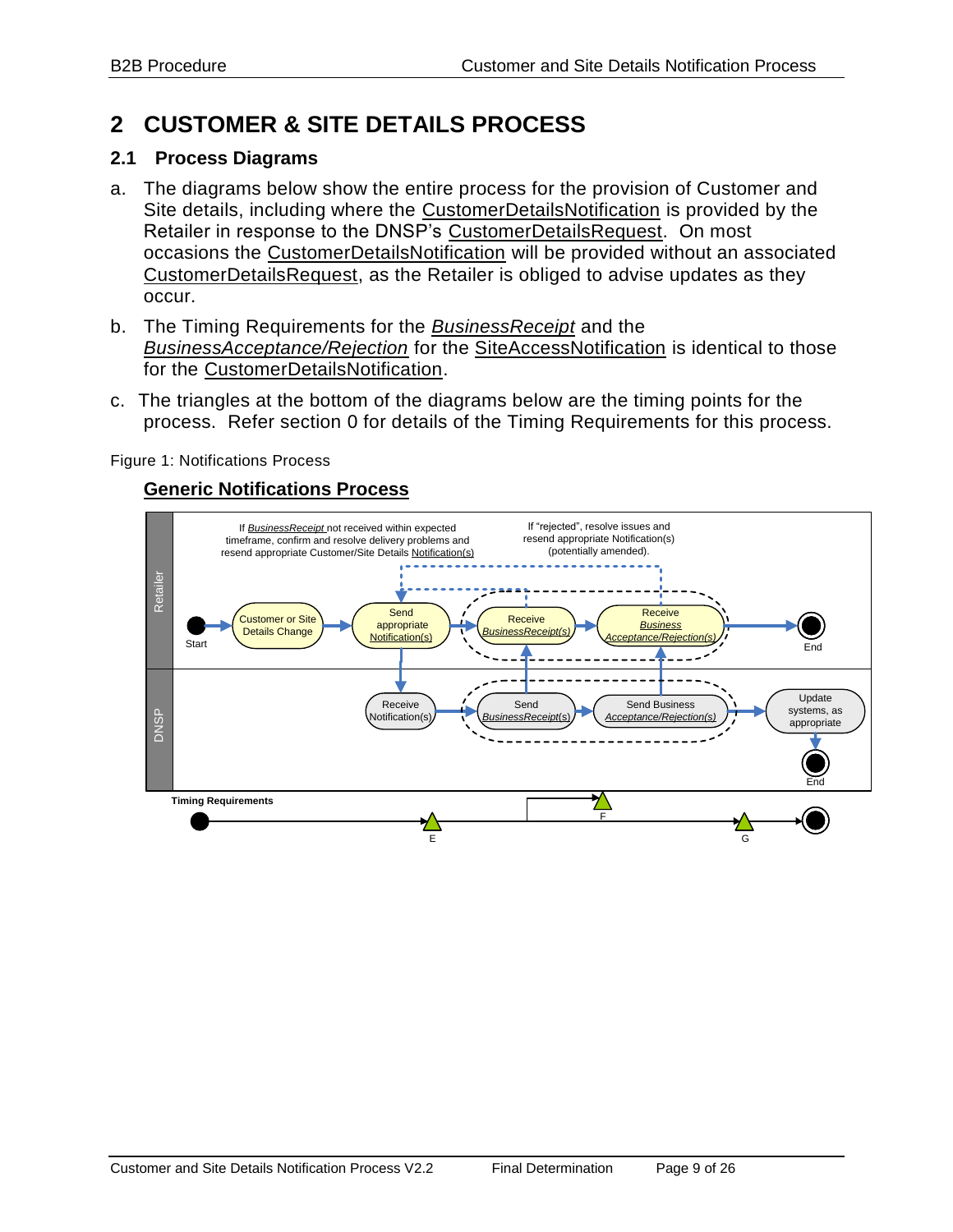Figure 2: Customer Details Notification process (Notification initiated by a Retailer)



#### **Customer Details Notification Process**

Figure 3: Overview of Customer Details process (Notification in response to a Request)



#### **Complete Customer Detail Process**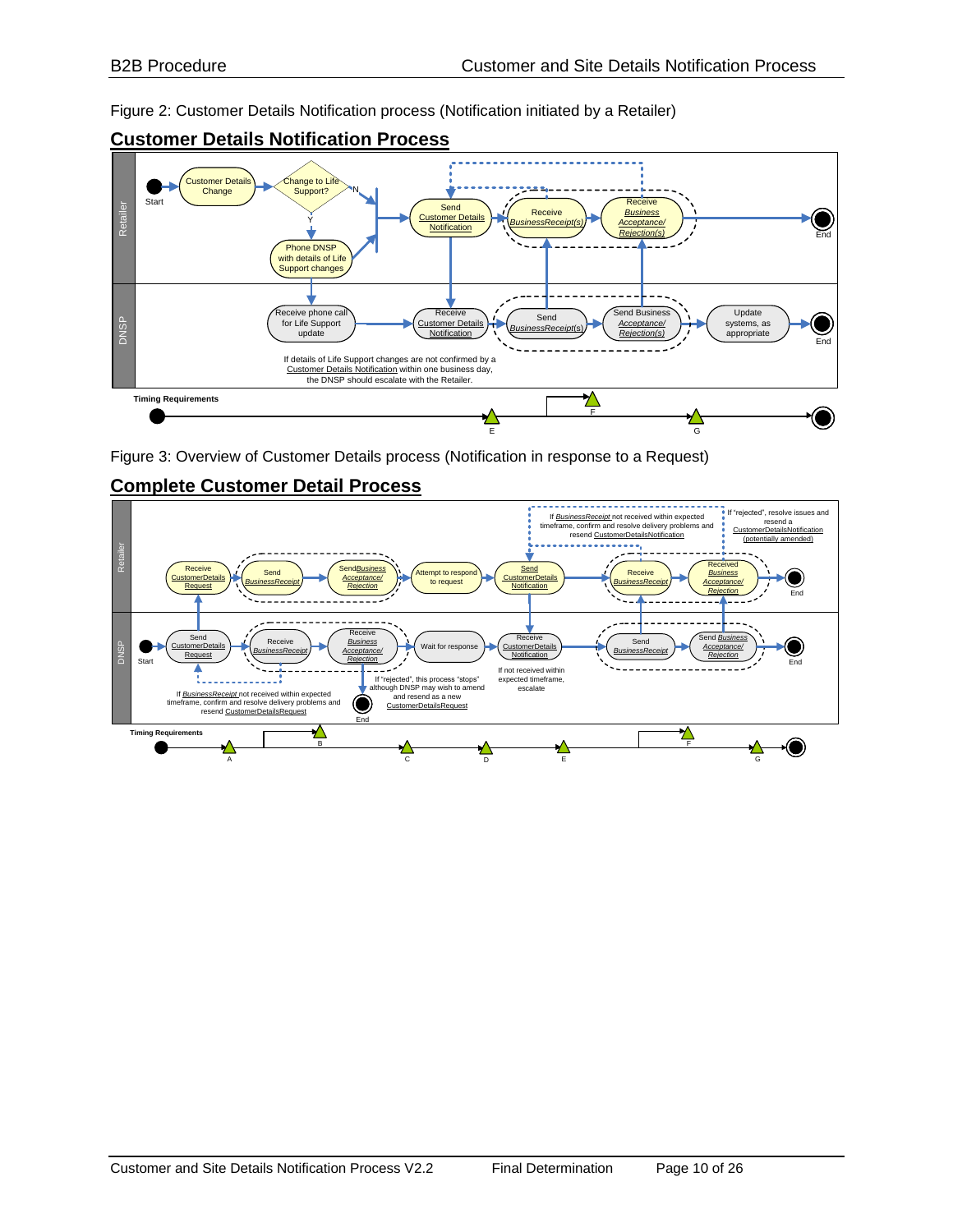Figure 4: Overview of Customer Details Reconciliation Process



#### **Customer Details Reconciliation Process**

Note: Use of BusinessReceipts is to be agreed between the Participants.

#### <span id="page-10-0"></span>**2.2 Business Rules**

#### <span id="page-10-1"></span>**2.2.1 Common business rules**

a. "Retailer" in this Procedure refers to the Current FRMP.

#### <span id="page-10-2"></span>**2.2.2 Common business rules for Notifications**

- <span id="page-10-3"></span>a. Subject to [2.2.2b,](#page-10-2) Retailers must send the relevant Notification whenever they become aware of Customer and Site Detail Changes (Changes).
- b. Retailers must only send a single daily Notification of each type (where relevant) covering all Changes made to the NMI's details that day. The Retailer must ensure that the most recent details are provided. Notifications sent by a Retailer in response to a CustomerDetailsRequest may be sent individually or included with other Notifications (refer section 2.4.a of the Technical Delivery Specification for details regarding the bundling of transactions).
- c. A Retailer must provide the full set of available information that they hold for each Notification transaction, not just information Changes. If the Retailer does not complete non-Mandatory fields (as defined in Section [4\)](#page-19-0), this indicates that the Retailer does not have this information.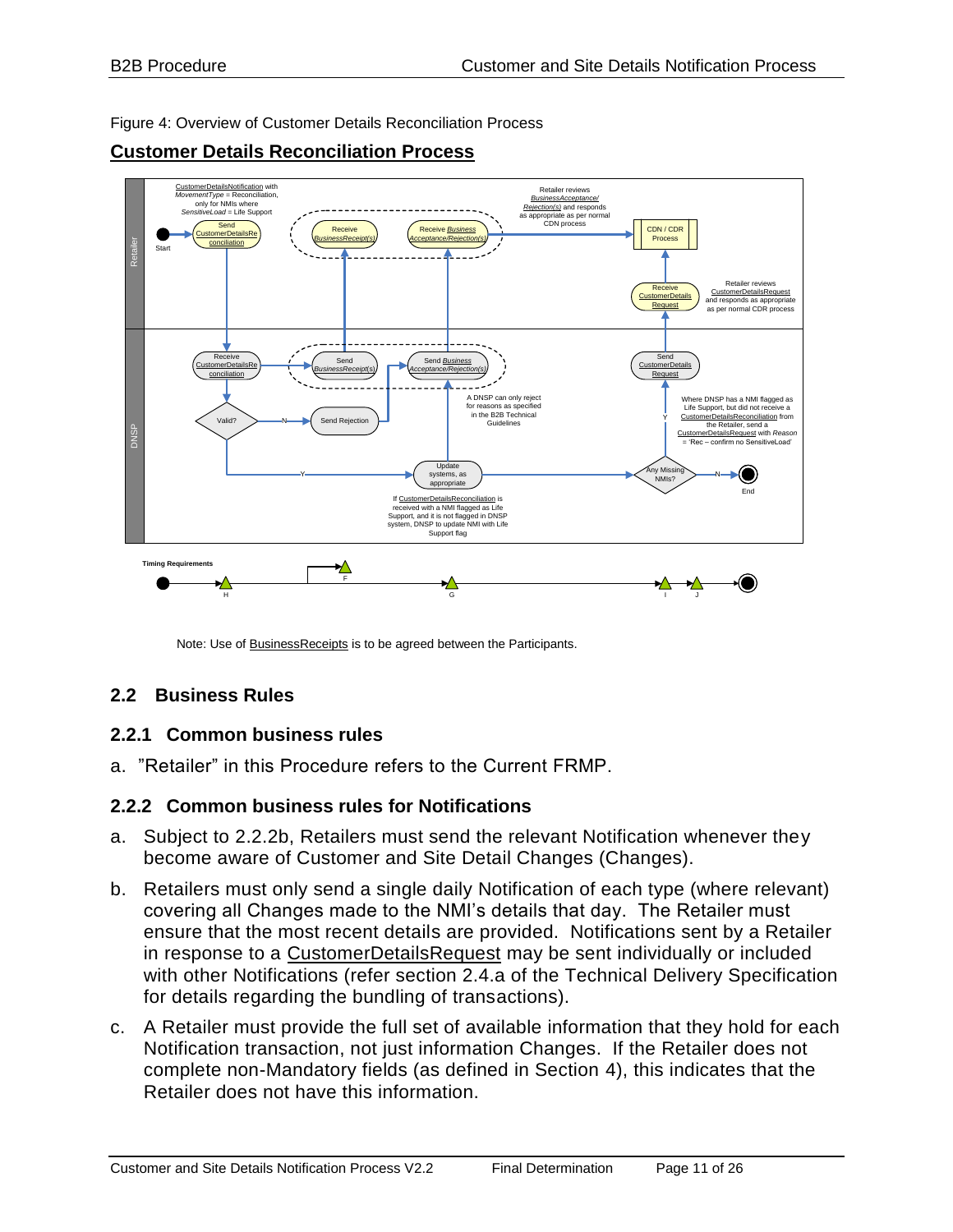- d. It is within a DNSP's sole discretion as to whether they decide to update their records on the basis of the information provided by Retailers. If the DNSP does not accept the information provided by the Retailer, the DNSP must send a *BusinessAcceptance/Rejection* with an appropriate *EventCode* and details of the Retailer's data being rejected.
- e. A ServiceOrderRequest does not replace the need to also send the relevant Notification transaction(s). For example, a Re-energisation ServiceOrderRequest, which includes a hazard detail, does not replace the SiteAccessNotification that would advise the same information. The information in the ServiceOrderRequest is treated as only pertinent to the work requested, the details in the SiteAccessNotification is treated as the official, enduring update.
- f. Retailers must only send updates where the Customer or Retailer initiated the Changes. Retailers must not send updates based on information received from MSATS or the DNSP. This prevents the cyclical transmission of information between Retailers and DNSPs.
- g. The details provided in a CustomerDetailsNotification and SiteAccessNotification must be the current details at the date and time that the Notification was generated. This date may be historical in certain situations. The recipient should use the date the transaction was generated as the effective date for the change of details and not the last modified date and time. For Life Support Changes refer to [2.2.4.2.](#page-12-1)
- h. A Retailer must investigate and provide an updated notification where necessary within 5 business days upon receiving a rejection of a notification transaction.

#### <span id="page-11-0"></span>**2.2.3 Customer Details Request**

- a. The DNSP must only send a CustomerDetailsRequest when they reasonably believe that the information has not been previously provided by the Retailer in a Notification transaction or that the information they hold is incorrect.
- b. The DNSP must only send a maximum of one CustomerDetailsRequest per NMI per day.
- c. The Retailer must provide a CustomerDetailsNotification in response to a valid CustomerDetailsRequest. The Retailer must not provide a SiteAccessNotification in response to a valid CustomerDetailsRequest.
- d. The DNSP can only use this transaction to obtain mass updates of information once the timing has been agreed with the relevant Retailer.

#### <span id="page-11-1"></span>**2.2.4 Customer Details Notification**

#### **2.2.4.1 Initiating a Customer Details Notification**

- a. The Retailer must confirm the specific contact for the management of outages and supply issues for each connection point. The Retailer must provide these details via the CustomerDetailsNotification for each connection point.
- b. The Retailer must use reasonable endeavours to send the CustomerDetailsNotification in the following situations: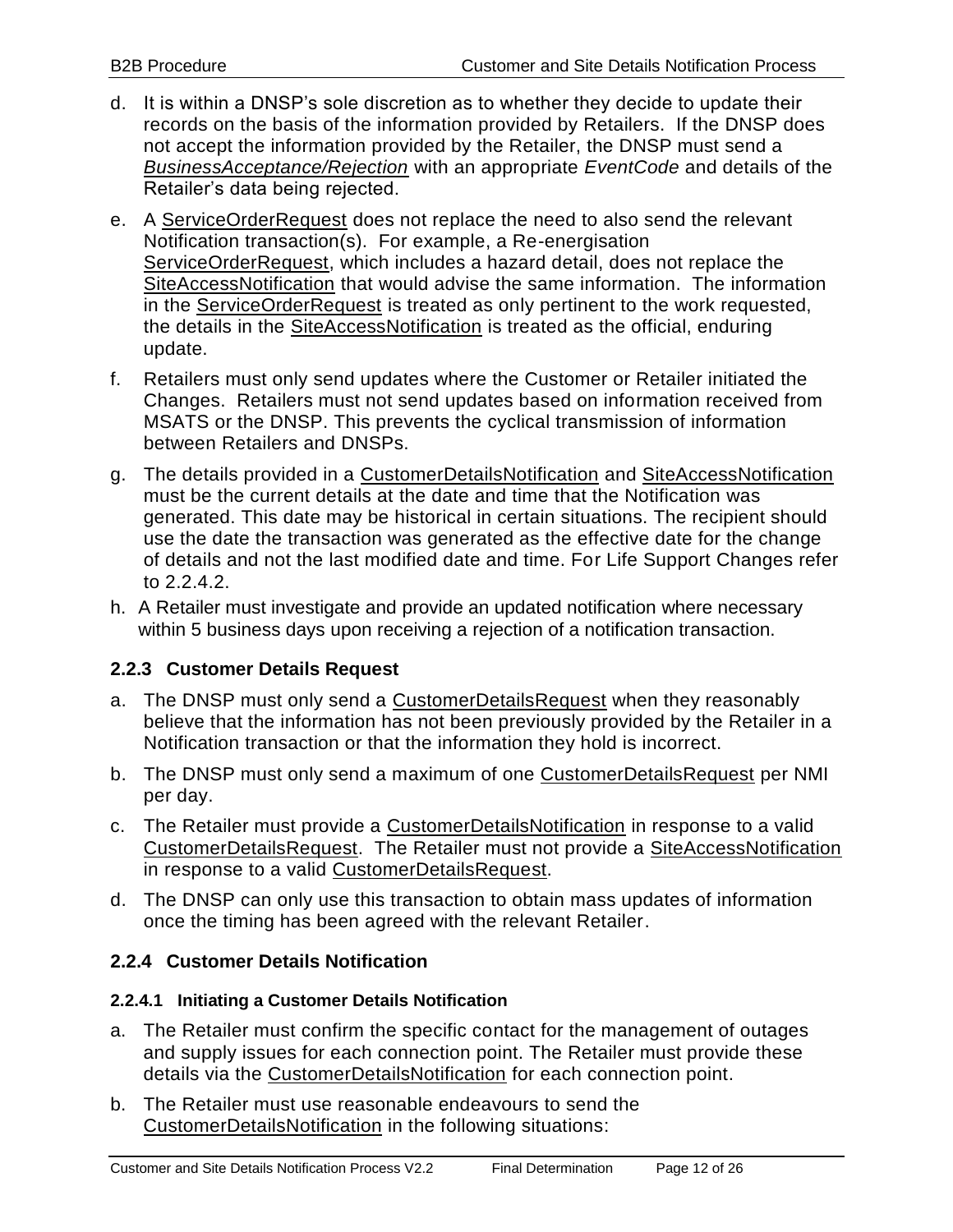- 1. At completion of transfer, or
- 2. At completion of a New Connection where the customer details and access requirements are assigned to the new NMI, or
- 3. When the customer moves out or moves in, or
- 4. Upon receipt of routine updates provided by the existing customer.
- c. If a Customer changes Retailer, the Old Retailer must not send a CustomerDetailsNotification.

#### <span id="page-12-1"></span>**2.2.4.2 Life Support**

- a. Life support applies to a customer at a connection point, where a customer relies on life support equipment.
- b. The Retailer must immediately advise the DNSP by telephone when they become aware of a Life Support situation (refer *SensitiveLoad* field, Section [4.2\)](#page-21-0). The Retailer must subsequently send a CustomerDetailsNotification in accordance with the normal Timing Requirements set out in Section [3.2.3.](#page-17-3) In this case, the Changes are effective from the time of the telephone call from the Retailer to the DNSP.
- c. Where the requirements for Life Support are no longer appropriate (for example an occupier no longer meets the jurisdictional requirements to be classified as a Life Support customer) a Retailer must send a CustomerDetailsNotification containing *NMI, LastModifiedDateTime*, a *MovementType* value of "Update" and *SensitiveLoad* value of "None" to the relevant DNSP and the DNSP must update their records accordingly.

#### **2.2.4.3 Sensitive Load**

- a. Sensitive load applies to a connection point to indicate the Retailer reasonably believes there are economic, health or safety issues associated with loss of supply to the connection point.
- b. The *SensitiveLoad* code "Sensitive Load" will not be used by the DNSP for the purpose of de-energisation. The DNSP may use this information for load or outage management purposes.

#### <span id="page-12-2"></span>**2.2.4.4 Vacant Sites**

<span id="page-12-3"></span>a. Where a Site is vacant (for example, if a customer moves out), a Retailer must send a CustomerDetailsNotification containing *NMI, LastModifiedDateTime*, a *MovementType* value of "Site Vacant" and *SensitiveLoad* value of "None" to the relevant DNSP.

#### <span id="page-12-0"></span>**2.2.5 Customer Details Reconciliation**

a. Participants must conduct a reconciliation of Customer Details for NMIs with Life Support customers on a regular basis as agreed between Participants. The Timing Requirements for the use of the CustomerDetailsReconciliation transaction and its Business Signals will be initiated and processed at least four times per year, during the months of January, April, July and October. Where agreed between Participants, the Customer Details Reconciliation Process may be conducted more frequently or in different months to those specified.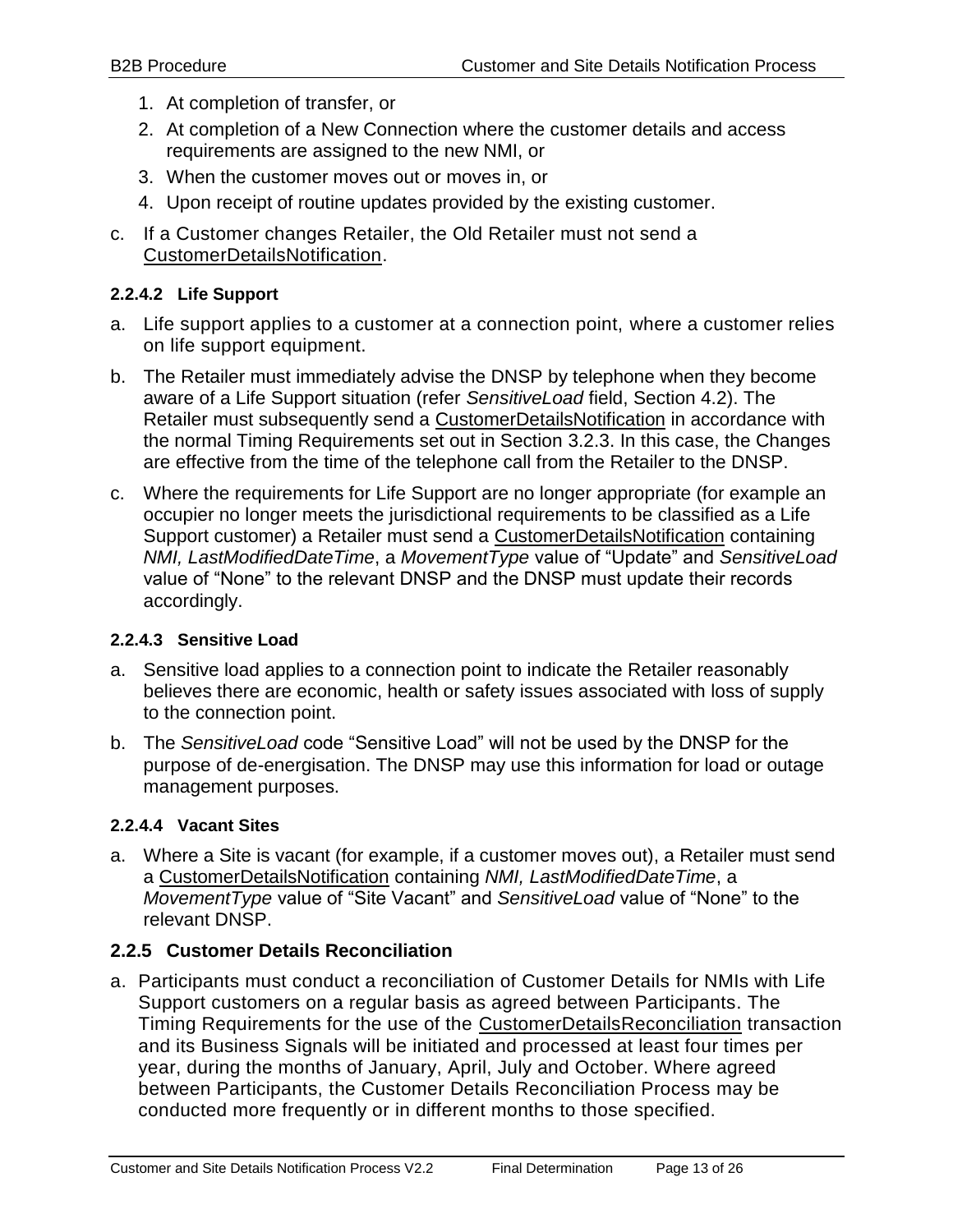- b. The Customer Details Reconciliation provides the DNSP with a snapshot of all NMIs, for which the Retailer is financially responsible, where the customer is flagged with Life Support at the time of the Reconciliation.
- c. The Customer Details Reconciliation must use the CustomerDetailsNotification transaction with *MovementType* equal to "Reconciliation". This form of the CustomerDetailsNotification transaction is called the CustomerDetailsReconciliation transaction.
- d. The use of *BusinessAcceptance/Rejections* for the CustomerDetailsReconciliation will be a subset to that used for the CustomerDetailsNotification. The DNSP can only reject for reasons as specified in the B2B Procedure Technical Guidelines for B2B Procedures. If the DNSP finds an issue with the customer data other than the Life Support flag provided in the CustomerDetailsReconciliation, the DNSP must use the CustomerDetailsRequest process in accordance with Clause [2.2.3](#page-11-0) of this Procedure.
- e. The following apply to the delivery of CustomerDetailsReconciliation transactions:
	- 1. The required delivery method for the CustomerDetailsReconciliation transaction and its Business Signals is the B2B e-Hub.
	- 2. The Retailer and DNSP must agree the timing of the Customer Details Reconciliation. This agreement shall consider at least the following criteria:
		- i. Conflicting scheduled reconciliations with other Participants;
		- ii. IT Support availability; and
		- iii. Other impacting activities.
	- 3. The CustomerDetailsReconciliation transaction must be sent as a Low Priority aseXML document.
	- 4. A Retailer must send only one message for a Customer Details Reconciliation for each DNSP, unless the message size would exceed the allowable size as set out in section 4.8 of the B2B Procedure Technical Delivery Specification or as otherwise agreed between Participants. If multiple messages are required, a Retailer must send the messages within a 6 hour period from the first message of the Customer Details Reconciliation being sent.
- <span id="page-13-0"></span>f. For NMIs provided by the Retailer in the CustomerDetailsReconciliation transaction(s) that are not flagged by the DNSP as having Life Support, the DNSP must accept the transaction(s) and update their records accordingly with Life Support.
- g. For NMIs in the DNSP system flagged with Life Support, but not provided by the Retailer in the Customer Details Reconciliation, the DNSP must send a CustomerDetailsRequest using the *Reason* value 'Rec – confirm no SensitiveLoad' within 2 business days of receiving the last CustomerDetailsReconciliation transaction, as set out in clause [2.2.5.](#page-12-0)[e.4.](#page-13-0)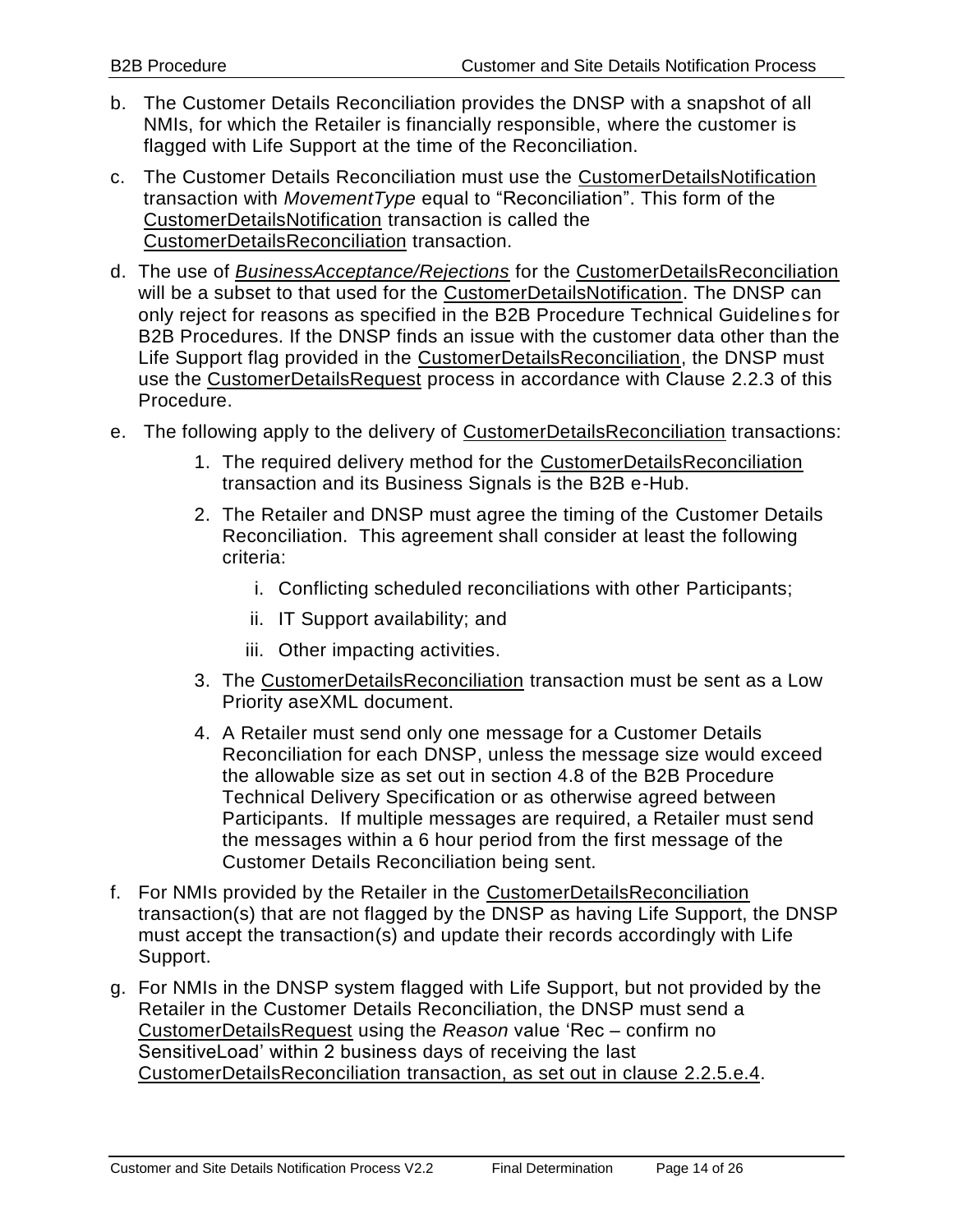- h. If no CustomerDetailsRequests with Reason value 'Rec confirm no SensitiveLoad' have been received by the Retailer from the DNSP after 2 business days of sending the last CustomerDetailsReconciliation transaction, the Customer Details Reconciliation is considered to have been completed.
- i. The Retailer must validate whether a customer at a NMI has Life Support and provide the DNSP with a CustomerDetailsNotification within 5 business days of receiving a CustomerDetailsRequest with *Reason* value 'Rec – confirm no SensitiveLoad'
- j. A CustomerDetailsReconciliation transaction does not replace the requirement for the Notification of Customer Details Changes as described in sections [2.2.2](#page-10-2) and [2.2.4.](#page-11-1)

#### **2.2.5A Transitional Provision for Customer Details Reconciliation**

a. In this clause 2.2.5A:

1. 'Transition Period' means the period from the effective date of version 2.1 of this Procedure to 14 November 2014 inclusive.

2. 'New clause 2.2.5' means the current clause 2.2.5 as set out in version 2.1 of this Procedure.

<span id="page-14-0"></span>b. During the Transition Period, Participants will continue to undertake Life Support Reconciliation as per bilateral arrangements currently in place between Participants until such time as Participants agree that New Clause 2.2.5 will apply, but no later than 14 November 2014.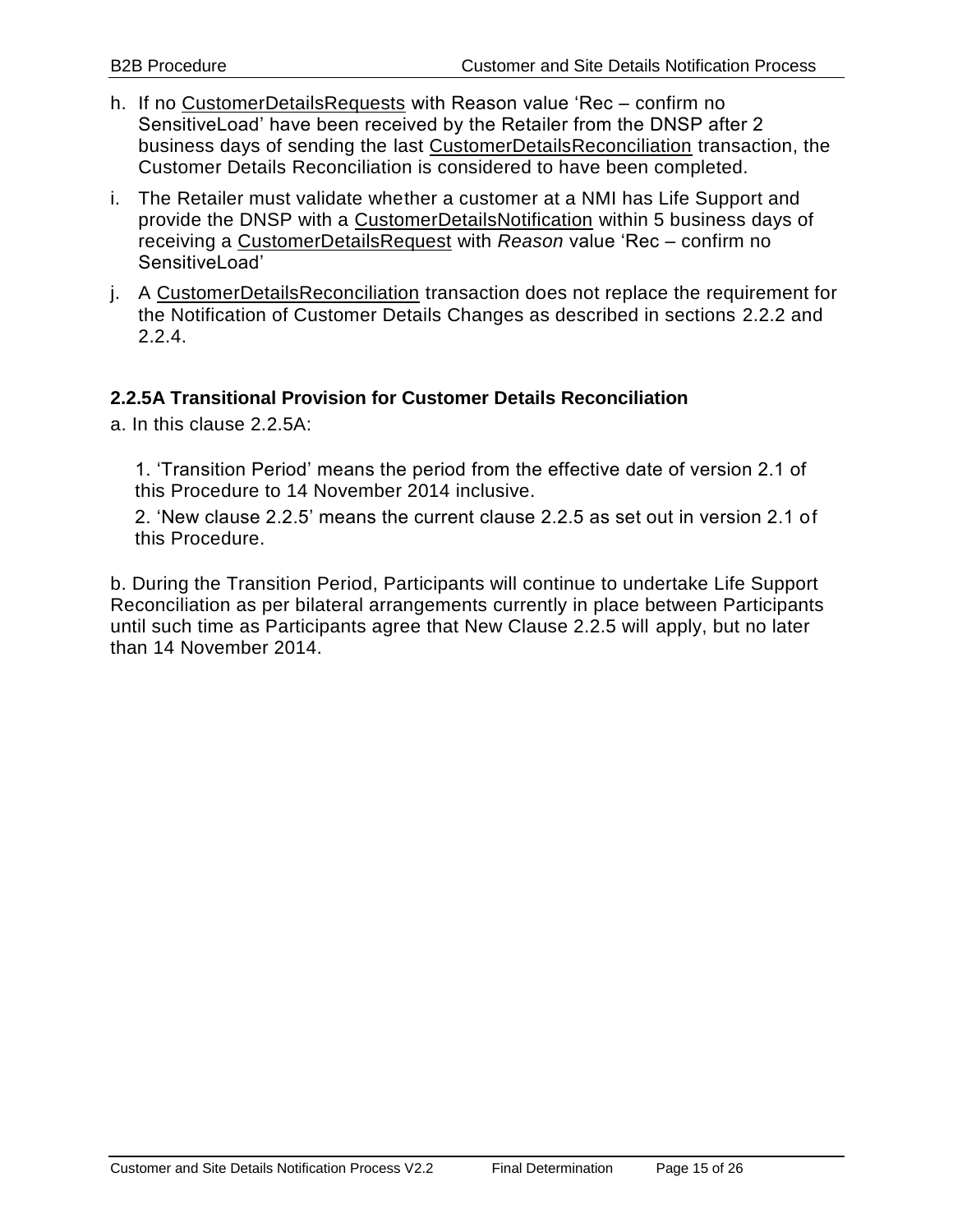## **3 TIMING REQUIREMENTS**

#### <span id="page-15-0"></span>**3.1 Definition of timing points and periods**

- a. The timing points A to G described and used below are shown in the diagrams in section [2.1.](#page-8-1)
- b. For additional Timing Requirements for the use of the CustomerDetailsReconciliation transaction, refer to section [2.2.5.](#page-12-0)
- c. The following definitions apply:

| <b>Timing</b><br><b>Point</b> | <b>Definition</b>                                                                                                                                                                                          |
|-------------------------------|------------------------------------------------------------------------------------------------------------------------------------------------------------------------------------------------------------|
| A                             | This timing point is when the DNSP issues a<br>CustomerDetailsRequest to a Retailer.                                                                                                                       |
| B                             | This timing point is when the DNSP receives a BusinessReceipt<br>for a CustomerDetailsRequest from the Retailer.                                                                                           |
| $\mathsf C$                   | This timing point is when the DNSP receives a<br><b>BusinessAcceptance/Rejection for a CustomerDetailsRequest</b><br>from the Retailer.                                                                    |
| D                             | This timing point is when the request has been actioned.                                                                                                                                                   |
| Е                             | This timing point is when the Retailer sends a Notification to the<br>DNSP.                                                                                                                                |
| F                             | This timing point is when the Retailer receives a <b>BusinessReceipt</b><br>for a Notification from the DNSP.                                                                                              |
| G                             | This timing point is when the Retailer receives a<br>BusinessAcceptance/Rejection for a Notification from the DNSP.                                                                                        |
| H                             | This timing point is when the Retailer issues a<br>CustomerDetailsReconciliation to a DNSP.                                                                                                                |
| L                             | This timing point is when the DNSP issues a<br>CustomerDetailsRequest to a Retailer in relation to the Customer<br>Details Reconciliation.                                                                 |
| J                             | This is the timing point when the Retailer issues a<br>CustomerDetailsNotification to the DNSP in response to a<br><b>CustomerDetailsRequest raised as part of the Customer Details</b><br>Reconciliation. |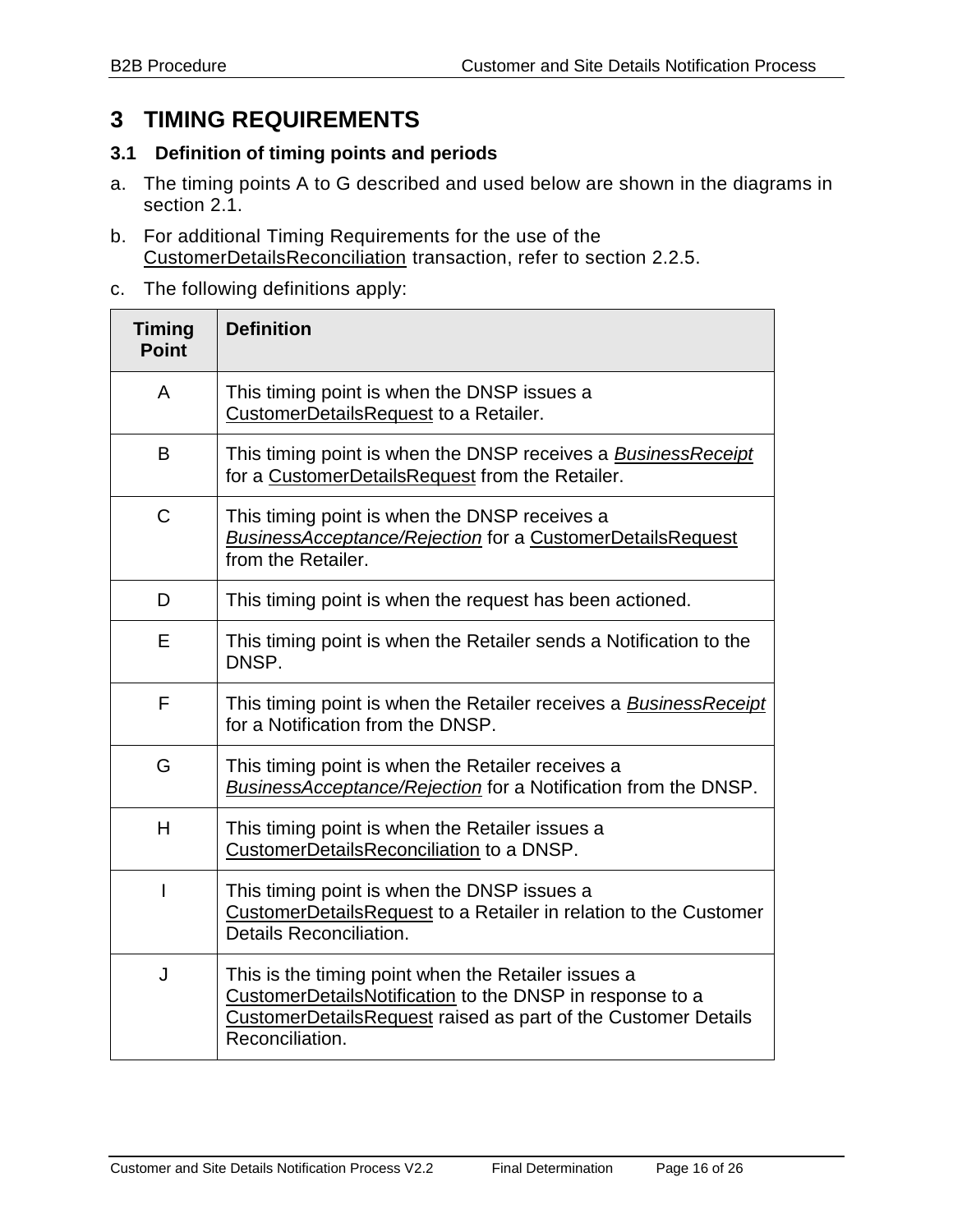| <b>Timing Period</b>                                    | <b>Definition</b>                                                                                                                                                                                                                                        | <b>Usage</b>                                                                                                                                                                                                                                                                                              |
|---------------------------------------------------------|----------------------------------------------------------------------------------------------------------------------------------------------------------------------------------------------------------------------------------------------------------|-----------------------------------------------------------------------------------------------------------------------------------------------------------------------------------------------------------------------------------------------------------------------------------------------------------|
| <u>BusinessReceip</u><br>ts for Requests                | This is the period from the sending<br>of the CustomerDetailsRequest by<br>the DNSP to the receipt of the<br><b>BusinessReceipt</b> for the<br><b>CustomerDetailsRequest from the</b><br>Retailer.<br>Timing Points A and B define this<br>period.       | Used by the DNSP to determine<br>whether a<br><b>CustomerDetailsRequest has been</b><br>received and can be read.<br>If the <b>BusinessReceipt</b> has not<br>been received before the expiry of<br>this period, the DNSP may<br>escalate the non-receipt and / or<br>resend the original request.        |
| <b>BusinessAccept</b><br>ance/Rejection<br>for Requests | This is the period from the sending<br>of the CustomerDetailsRequest by<br>the DNSP to the receipt of the<br><b>BusinessAcceptance/Rejection for</b><br>the CustomerDetailsRequest from<br>the Retailer.<br>Timing Points A and C define this<br>period. | Used by the DNSP to determine<br>whether a request has been<br>accepted (and will subsequently be<br>actioned by the Retailer).<br>If the<br><b>BusinessAcceptance/Rejection</b><br>has not been received before the<br>expiry of this period, the DNSP<br>may escalate the non-receipt.                  |
| Providing a<br><b>CustomerDetail</b><br>sNotification   | This is the period from receipt of<br>the CustomerDetailsRequest to the<br>sending of the<br>CustomerDetailsNotification by the<br>Retailer.<br>Timing Points A and E define this<br>period.                                                             | If the CustomerDetailsNotification<br>has not been received before the<br>expiry of this period, the DNSP<br>may escalate the non-receipt.                                                                                                                                                                |
| <b>BusinessReceip</b><br>ts for<br><b>Notifications</b> | This is the period from the sending<br>of the Notification transaction by<br>the Retailer to the receipt of a<br><b>BusinessReceipt</b> for the<br>Notification transaction from the<br>DNSP.<br>Timing Points E and F define this<br>period.            | Used by the Retailer to determine<br>whether a Notification transaction<br>has been received and can be<br>read.<br>If the <b>BusinessReceipt</b> has not<br>been received before the expiry of<br>this period, the Retailer may<br>escalate the non-receipt and /or<br>resend the original notification. |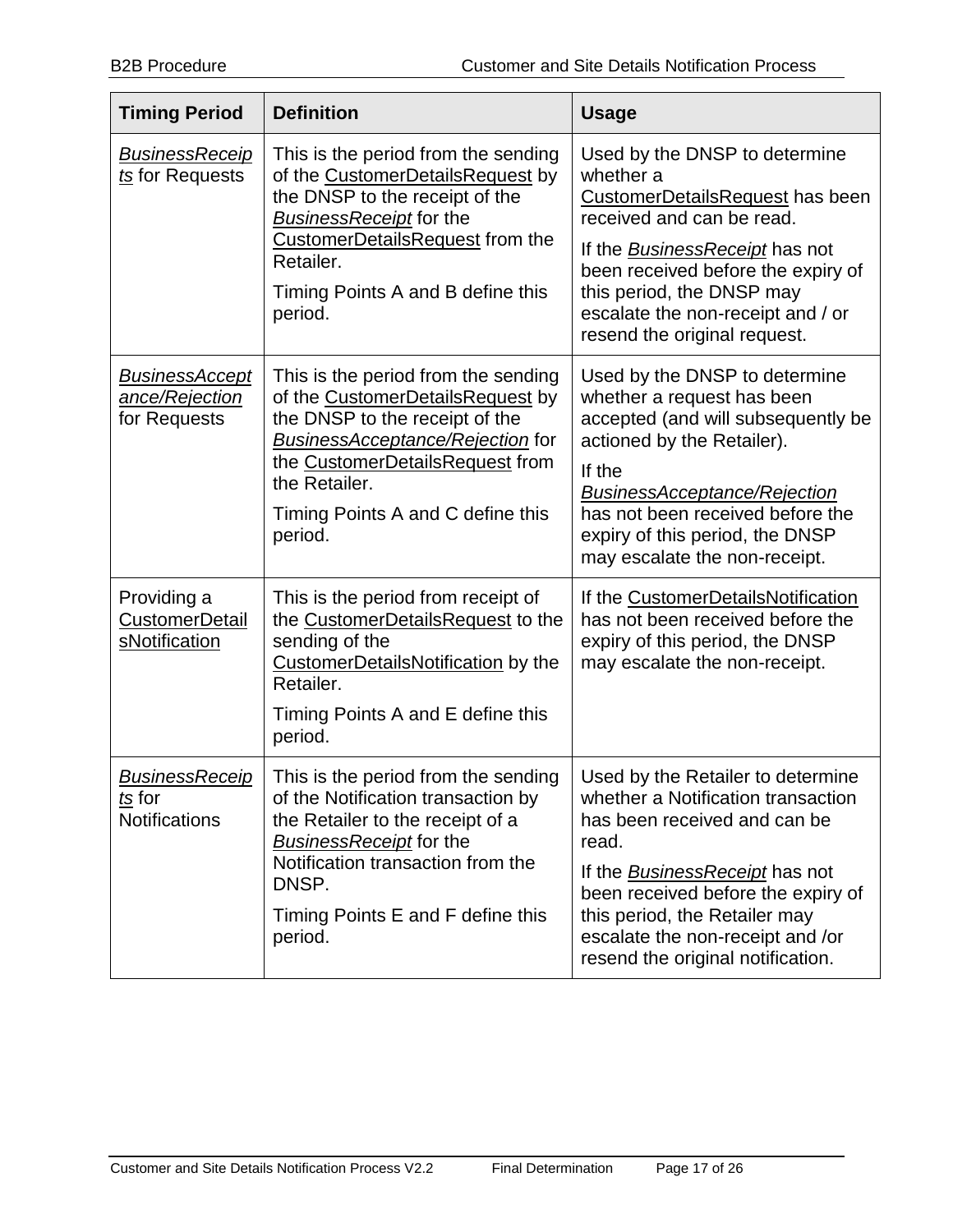| <b>Timing Period</b>                                                                                                    | <b>Definition</b>                                                                                                                                                                                                                                          | <b>Usage</b>                                                                                                                                                                                                                                                                                |
|-------------------------------------------------------------------------------------------------------------------------|------------------------------------------------------------------------------------------------------------------------------------------------------------------------------------------------------------------------------------------------------------|---------------------------------------------------------------------------------------------------------------------------------------------------------------------------------------------------------------------------------------------------------------------------------------------|
| <b>BusinessAccept</b><br>ance/Rejection<br>for Notifications                                                            | This is the period from the sending<br>of the Notification transaction by<br>the Retailer to the receipt of a<br><b>BusinessAcceptance/Rejection for</b><br>the Notification transaction from<br>the DNSP.<br>Timing Points E and G define this<br>period. | Used by the Retailer to determine<br>whether the response has been<br>accepted by the DNSP and the<br>request can be "closed".<br>If the<br><b>BusinessAcceptance/Rejection</b><br>has not been received before the<br>expiry of this period, the Retailer<br>may escalate the non-receipt. |
| Providing a<br><b>CustomerDetail</b><br>sRequest as<br>part of the<br>Customer<br><b>Details</b><br>Reconciliation      | This is the period from the initiation<br>of the Customer Details<br>Reconciliation to when the DNSP<br>is expected to raise any<br><b>CustomerDetailsRequests to the</b><br>Retailer.<br>Timing Points H and I define this<br>period.                     | Used by the DNSP to send a<br><b>CustomerDetailsRequest for NMIs</b><br>with Life Support in their system<br>but were not provided by the<br><b>Retailer in the Customer Details</b><br>Reconciliation.                                                                                     |
| Providing a<br><b>CustomerDetail</b><br>sNotification as<br>part of the<br>Customer<br><b>Details</b><br>Reconciliation | This is the period in which the<br>Retailer has to respond to a<br><b>CustomerDetailsRequest raised by</b><br>the DNSP as part of the Customer<br>Details Reconciliation.<br>Timing Points I and J define this<br>period.                                  | Used by the Retailer to confirm<br>whether or not a NMI should be<br>flagged as Life Support. This may<br>involve contacting the customer at<br>the site.                                                                                                                                   |

#### <span id="page-17-0"></span>**3.2 Specific Timing Requirements**

#### <span id="page-17-1"></span>**3.2.1 Timing Requirement for** *BusinessReceipts* **for Requests**

a. The timing requirement for *BusinessReceipts* is set out in section 4.10 of the B2B Procedure Technical Delivery Specification.

#### <span id="page-17-2"></span>**3.2.2 Timing Requirement for** *BusinessAcceptance/Rejection* **for Requests**

a. The timing requirement for *BusinessAcceptance/Rejections* is set out in section 4.10 of the B2B Procedure Technical Delivery Specification.

#### <span id="page-17-3"></span>**3.2.3 Timing Requirement for Providing Notifications**

a. Where the CustomerDetailsNotification is provided in response to a CustomerDetailsRequest, the Retailer must provide the CustomerDetailsNotification within 2 Business Days of receiving the CustomerDetailsRequest.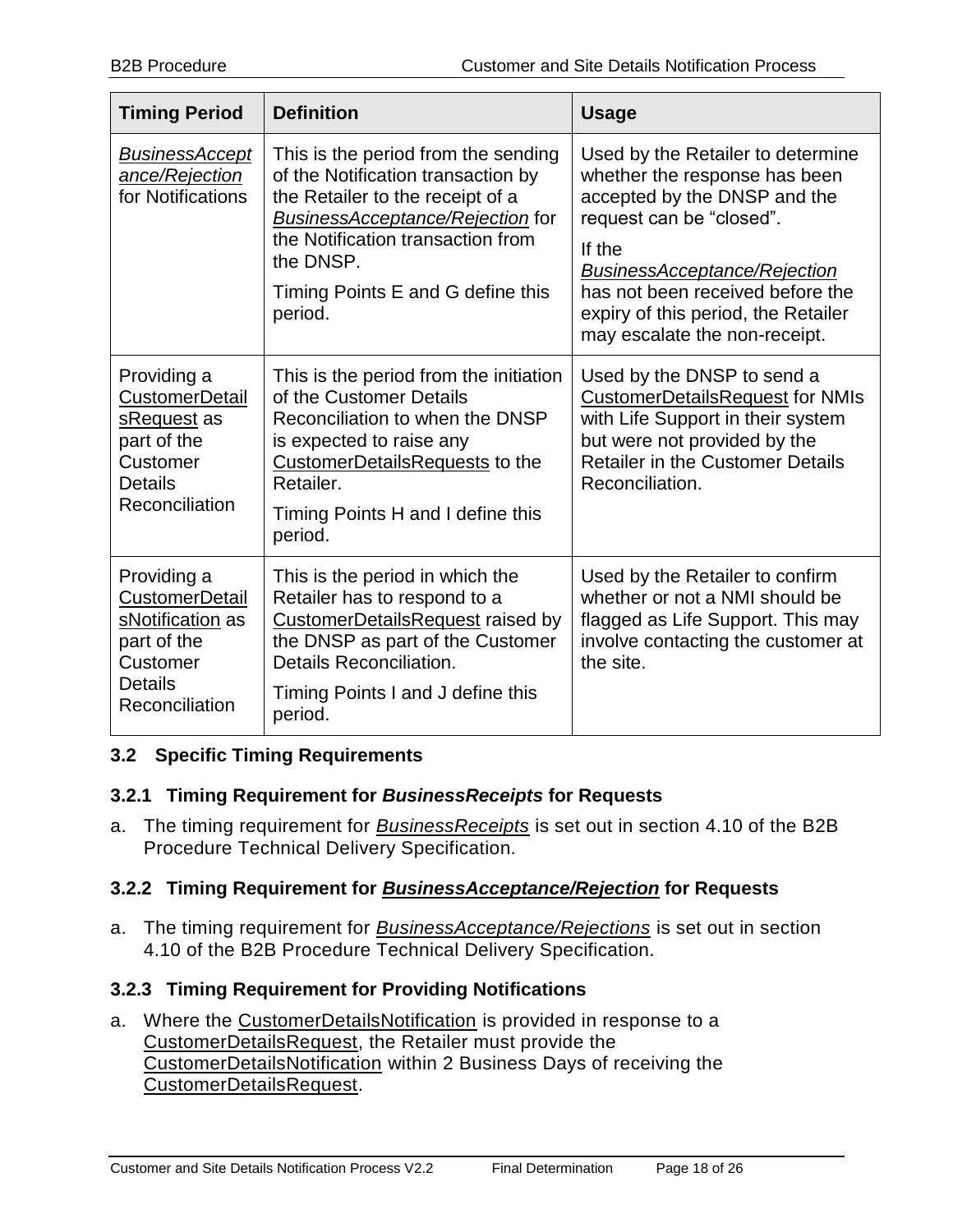b. In all other situations, the Notification transaction (Customer or Access details) must be provided within one business day of the relevant data being updated/changed. Where the update is a result of a customer transfer, the trigger will be the receipt of the completion notification of the CATS Change Retailer transaction. For New Connections, the trigger will be the receipt of the Service Order completion notification (New Connection or Allocate NMI transaction in NSW), the completion notification of the CATS Create or Update NMI transaction and the completion notification of the CATS Create Metering transaction, where the site is energised. Refer [2.2.2.](#page-10-2)[a](#page-10-3) and [2.2.4.4.](#page-12-2)[a.](#page-12-3)

#### <span id="page-18-0"></span>**3.2.4 Timing Requirement for Sending CustomerDetailsRequests**

- a. In relation to a customer transfer, the DNSP must not send a CustomerDetailsRequest for a NMI before the Close of Business of the fifth business day following receipt of the completion notification of the CATS Change Retailer transaction.
- b. In relation to a New Connection, the DNSP must not send a CustomerDetailsRequest for a NMI before the Close of Business of the fifth business day following the issuing of the Service Order completion notification (New connection or Allocate NMI transaction in NSW), the completion notification fot the CATS Create or Update NMI transaction and the completion notification of the CATS Create Metering transaction, where the site is energised.

#### <span id="page-18-1"></span>**3.2.5 Timing Requirement for** *BusinessReceipts* **for Notifications**

a. The timing requirement for *BusinessReceipts* is set out in section 4.10 of the B2B Procedure Technical Delivery Specification.

#### <span id="page-18-2"></span>**3.2.6 Timing Requirement for** *BusinessAcceptance/Rejection* **for Notifications**

a. The timing requirement for *BusinessAcceptance/Rejections* is set out in section 4.10 of the B2B Procedure Technical Delivery Specification.

#### <span id="page-18-3"></span>**3.2.7 Timing Requirement for Response to Rejected CustomerDetailsNotification**

a. Where the Retailer is the current FRMP, the Retailer must send through a new CDN with updated/corrected information, within five business days of receiving the rejection.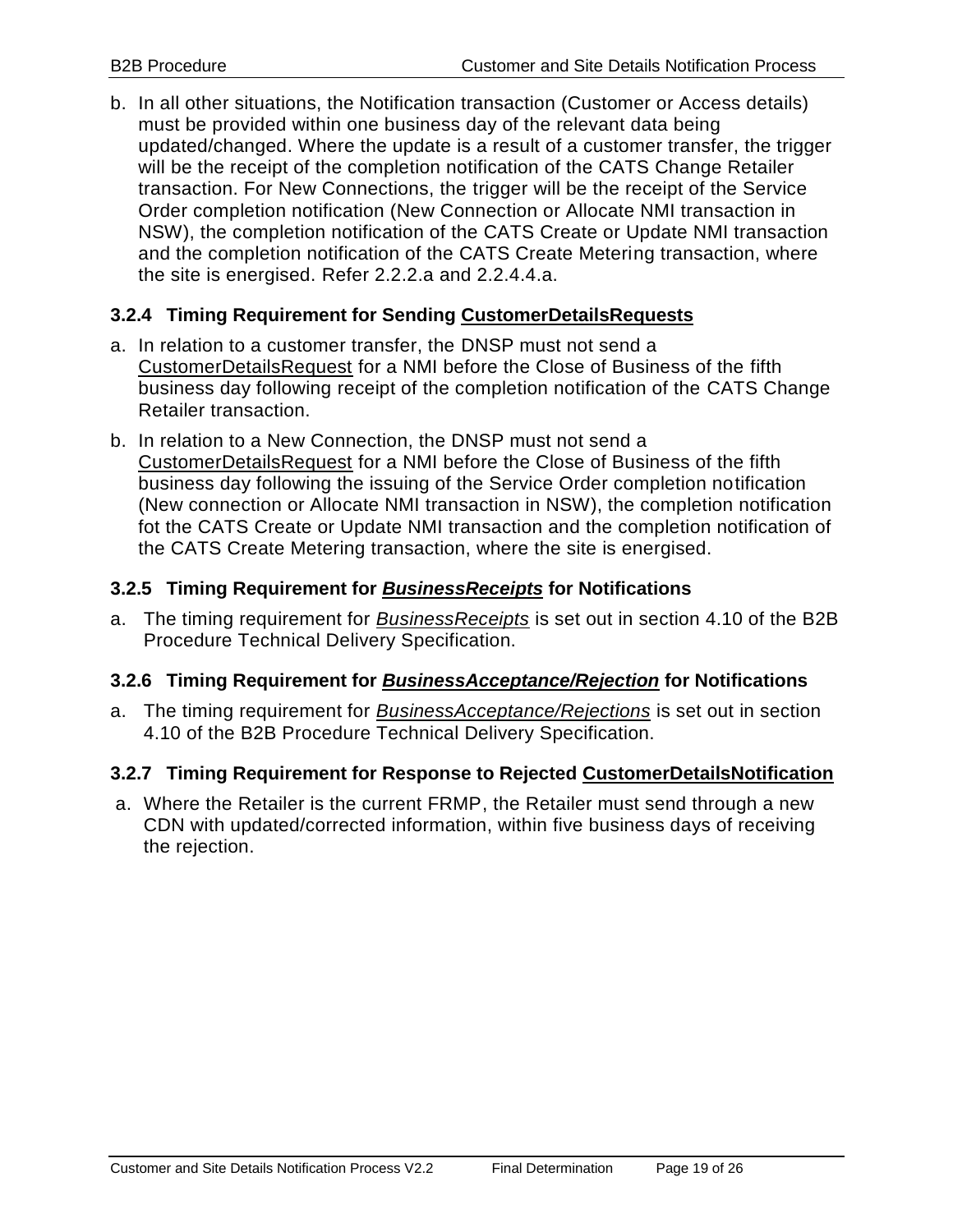## <span id="page-19-0"></span>**4 TRANSACTIONS**

**Key to Usage** M = Mandatory (must be provided in all situations).

- $R$  = Required (if this information is available or has changed).<br>O = Optional (may be provided).
- $=$  Optional (may be provided).
- $N = Not$  relevant (not to be provided).
- a. Participants must ensure that each Transaction complies with the usage, definitional and format rules detailed in the tables below:

#### <span id="page-19-1"></span>**4.1 CustomerDetailsRequest Transaction Data**

| <b>Field</b>        | Format   | $\overline{\mathbf{v}}$<br>Custome<br>Request<br>ö<br>౨<br>Usagi<br>Detail | <b>Definition/Comments</b>       |
|---------------------|----------|----------------------------------------------------------------------------|----------------------------------|
| <b>NMI</b>          | CHAR(10) | M                                                                          | NMI (as used by MSATS).          |
| <b>NMI Checksum</b> | CHAR(1)  | $\circ$                                                                    | NMI Checksum (as used by MSATS). |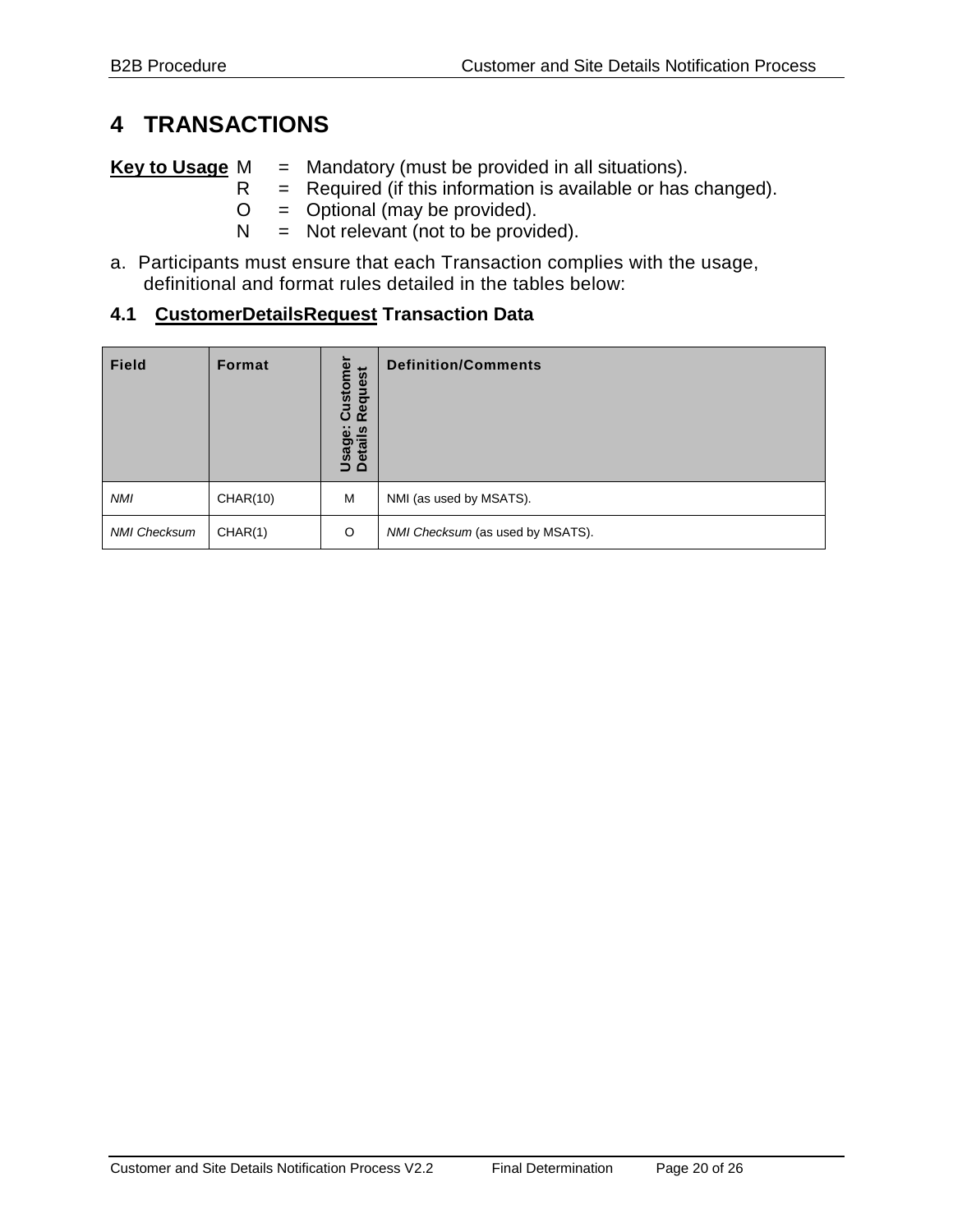| Field               | Format       | Customer<br><b>Request</b><br>Usage:<br><b>Details</b> | <b>Definition/Comments</b>                                                                                                                                                                                                                                                                                                                                                                                                                                                                                                                                                                                                                                                                                                                                                                                                                                                                                                                                                                                                                                                                                                                                                                                                                                                                                                                                                                                                                                                                                                                                                                                                                                                                                                                                                                                                                                                                                                                                                                                                           |
|---------------------|--------------|--------------------------------------------------------|--------------------------------------------------------------------------------------------------------------------------------------------------------------------------------------------------------------------------------------------------------------------------------------------------------------------------------------------------------------------------------------------------------------------------------------------------------------------------------------------------------------------------------------------------------------------------------------------------------------------------------------------------------------------------------------------------------------------------------------------------------------------------------------------------------------------------------------------------------------------------------------------------------------------------------------------------------------------------------------------------------------------------------------------------------------------------------------------------------------------------------------------------------------------------------------------------------------------------------------------------------------------------------------------------------------------------------------------------------------------------------------------------------------------------------------------------------------------------------------------------------------------------------------------------------------------------------------------------------------------------------------------------------------------------------------------------------------------------------------------------------------------------------------------------------------------------------------------------------------------------------------------------------------------------------------------------------------------------------------------------------------------------------------|
| Reason              | VARCHAR(40)  | м                                                      | <b>Allowed values</b><br><b>Returned Mail</b><br><b>Missing Customer Details</b><br>Confirm Life Support<br>No response to rejected CDN<br>Transfer Complete, no CDN Received<br>New Connection, no CDN Received<br>Data Quality Issue<br>Other<br>Rec - confirm no SensitiveLoad<br>Notes regarding the allowed values<br>"Returned Mail" means the DNSP has received returned mail with the current<br>PostalAddress held by the DNSP.<br>"Missing Customer Details" means the DNSP reasonably believes the<br>customer details have changed and the Retailer has not provided a<br>Notification of the Changes (e.g. move-in has occurred).<br>"Confirm Life Support" means the DNSP requires confirmation of whether the<br>Connection Point has a Life Support requirement or not.<br>"No response to rejected CDN" means that a DNSP has rejected a previous<br>CDN where it was reasonably expected the Retailer would send through a<br>new CDN with updated/corrected information, which has not yet been<br>received as per 3.2.7.<br>"Transfer Complete, no CDN Received" means a transfer has completed for<br>the NMI and the DNSP believes a CDN has not yet been received within the<br>allowed timeframe.<br>"New Connection, no CDN Received" means a new connection has<br>completed for the NMI and the DNSP believes a CDN has not yet been<br>received within the allowed timeframe.<br>"Data Quality Issue" means that although the data may be technically correct,<br>it may not be fit for purpose (e.g. phone number is 9999999). The DNSP must<br>provide which specific data they are querying in the SpecialNotes field.<br>"Other" must only be used for scenarios not covered by the specified allowed<br>values. The DNSP must provide the details of the reason in the SpecialNotes<br>field.<br>"Rec - confirm no SensitiveLoad" means the DNSP has a NMI is flagged for<br>Life Support, but it was not included in the CustomerDetailsReconciliation<br>transaction(s) provided by the Retailer. |
| <b>SpecialNotes</b> | VARCHAR(240) | O/M                                                    | Any additional information the DNSP wishes to convey to the Retailer.<br>Mandatory if Reason is "Other" or "Data Quality Issue".                                                                                                                                                                                                                                                                                                                                                                                                                                                                                                                                                                                                                                                                                                                                                                                                                                                                                                                                                                                                                                                                                                                                                                                                                                                                                                                                                                                                                                                                                                                                                                                                                                                                                                                                                                                                                                                                                                     |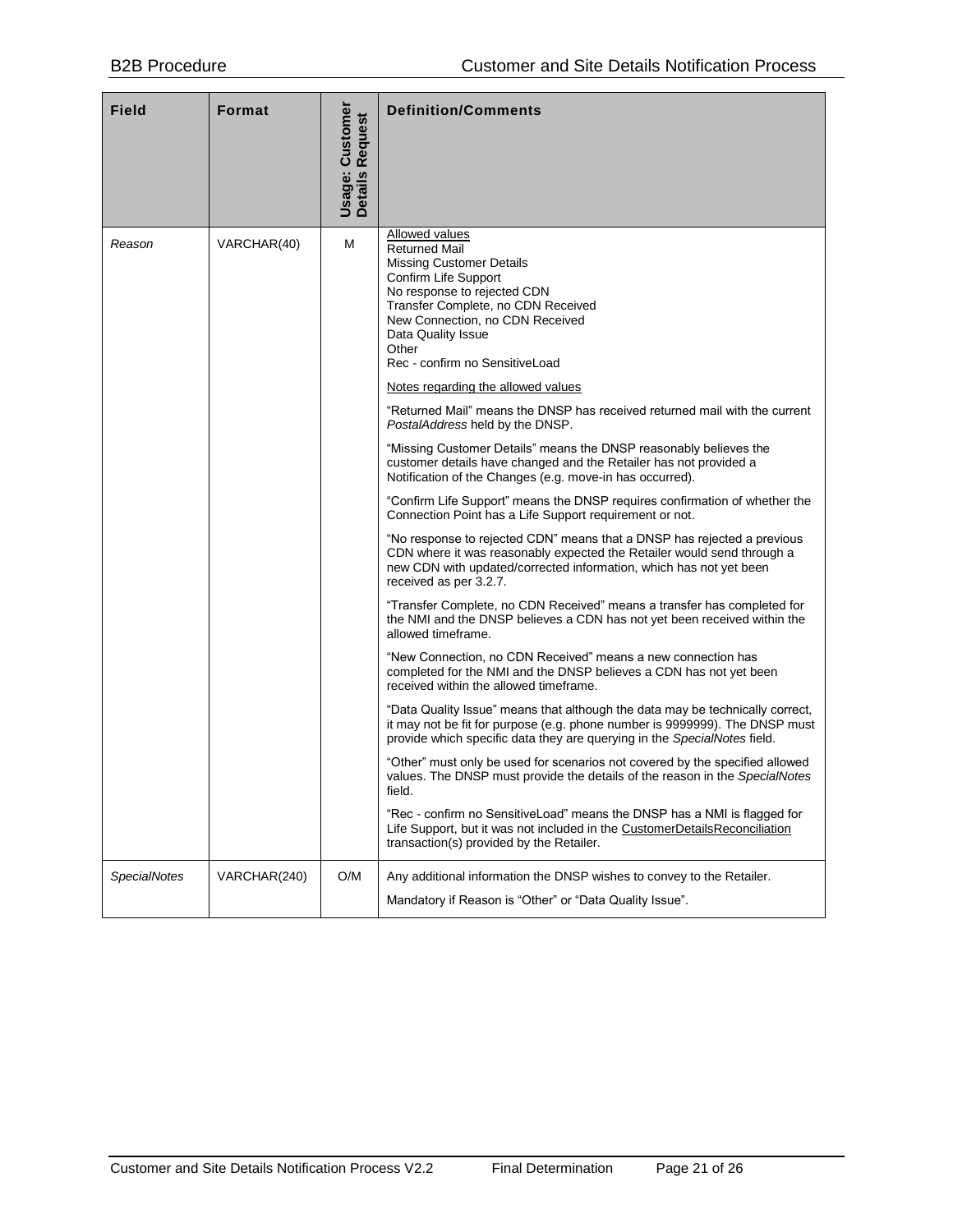#### <span id="page-21-0"></span>**4.2 CustomerDetailsNotification Transaction Data**

a. Note: The CustomerDetailsReconciliation transaction is identical to the CustomerDetailsNotification transaction. Refer [2.2.5.](#page-12-0)

| <b>Field</b>                              | <b>Format</b>       | <b>Jsage: Customer</b><br>Details<br>Notification | <b>Definition/Comments</b>                                                                                                                                                                                                                                                                                                                                                                                                                                                                                                                                                                  |
|-------------------------------------------|---------------------|---------------------------------------------------|---------------------------------------------------------------------------------------------------------------------------------------------------------------------------------------------------------------------------------------------------------------------------------------------------------------------------------------------------------------------------------------------------------------------------------------------------------------------------------------------------------------------------------------------------------------------------------------------|
| NMI                                       | <b>CHAR(10)</b>     | М                                                 | NMI (as used by MSATS).                                                                                                                                                                                                                                                                                                                                                                                                                                                                                                                                                                     |
| <b>NMI Checksum</b>                       | CHAR(1)             | O                                                 | NMI Checksum (as used by MSATS).                                                                                                                                                                                                                                                                                                                                                                                                                                                                                                                                                            |
| <b>CustomerName</b>                       | <b>PERSONNAME</b>   | M/N                                               | Mandatory where BusinessName is blank.<br>Must be the name of the person who is the specific contact for the<br>management of outages and supply issues for each connection point.<br>Not Required where the site is vacant (refer 2.2.4.4).                                                                                                                                                                                                                                                                                                                                                |
| <b>BusinessName</b>                       | <b>BUSINESSNAME</b> |                                                   | Mandatory where the CustomerName is blank.<br>Not Required where the site is vacant (refer 2.2.4.4).                                                                                                                                                                                                                                                                                                                                                                                                                                                                                        |
| <b>BusinessContactN</b><br>ame            | <b>PERSONNAME</b>   | R                                                 | The name of the person who is the specific contact for the management of<br>outages and supply issues for each connection point.<br>Only one BusinessContactName must be supplied.<br>Not Required where the site is vacant (refer 2.2.4.4).                                                                                                                                                                                                                                                                                                                                                |
| <b>PostalAddress</b>                      | <b>ADDRESS</b>      | M/N                                               | Must be the customer's postal address for outage notifications. An aseXML<br>compliant structured address or unstructured address must be provided.<br>The data provided must be the one considered by the Retailer to be the one<br>most suitable for use as a postal address for contacting the customer. The<br>postal address, if provided in an unstructured format, must be complete<br>such as to comply with Australia Post presentation standards.<br>The Mandatory address fields must be provided except where a site is<br>vacant (refer 2.2.4.4), where they are not required. |
| <b>DeliveryPoint</b><br><b>Identifier</b> | NUMERIC (8)         | R                                                 | The DPID for the PostalAddress.<br>Defines the delivery point identifier as per Australian Standard AS4590.<br>Not Required where the site is vacant (refer 2.2.4.4).                                                                                                                                                                                                                                                                                                                                                                                                                       |
| PhoneNumber1                              | <b>TELEPHONE</b>    | R                                                 | Must be the phone number of the person who is the specific contact for the<br>management of outages and supply issues for each connection point.<br>Where the Retailer has obtained the appropriate telephone number for the<br>purpose of contacting the customer for supply related issues, the number is<br>to be provided in the CustomerDetailsNotification.<br>Not Required where the site is vacant (refer 2.2.4.4).                                                                                                                                                                 |
| PhoneNumber2                              | <b>TELEPHONE</b>    | R                                                 | Must be the phone number of the person who is the specific contact for the<br>management of outages and supply issues for each connection point.<br>Where the Retailer has obtained the appropriate telephone number for the<br>purpose of contacting the customer for supply related issues, the number is<br>to be provided in the CustomerDetailsNotification.<br>Not Required where the site is vacant (refer 2.2.4.4).                                                                                                                                                                 |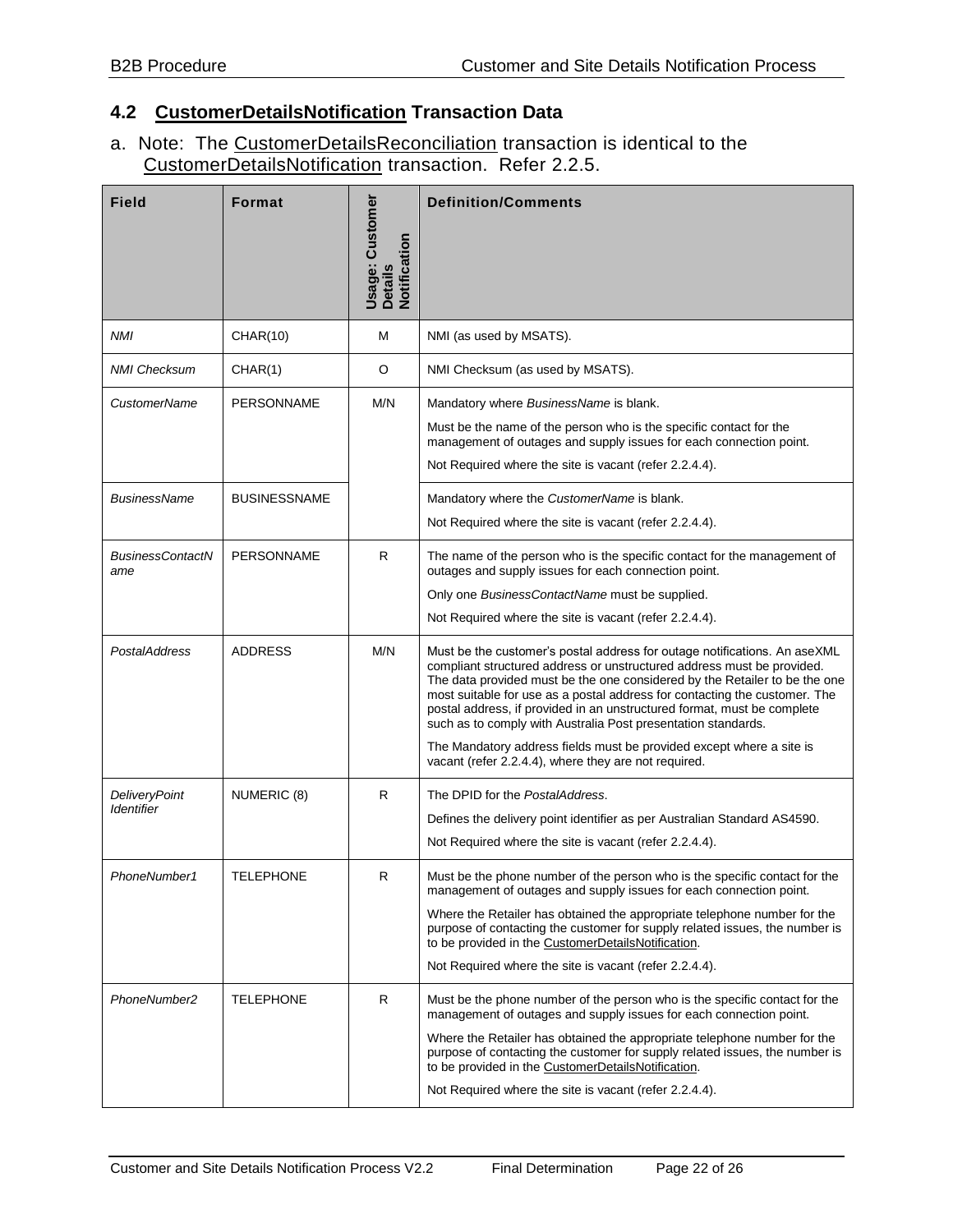| <b>Field</b>             | <b>Format</b>   | Jsage: Customer<br>Details<br>Notification | <b>Definition/Comments</b>                                                                                                                                                                                                                                                                                                                                                                                                                                                                                                                                                                                                                                                                                                                                                              |
|--------------------------|-----------------|--------------------------------------------|-----------------------------------------------------------------------------------------------------------------------------------------------------------------------------------------------------------------------------------------------------------------------------------------------------------------------------------------------------------------------------------------------------------------------------------------------------------------------------------------------------------------------------------------------------------------------------------------------------------------------------------------------------------------------------------------------------------------------------------------------------------------------------------------|
| <b>SensitiveLoad</b>     | VARCHAR(20)     | м                                          | This field indicates whether or not there are economic, health or safety<br>issues with loss of supply of the Connection Point.<br><b>Allowed Values</b><br>Life Support<br>Sensitive Load<br><b>None</b><br>The value 'None' field must be provided where the site is vacant (refer<br>$2.2.4.4$ ).<br>The value 'Life Support' applies to the customer at the Connection Point,<br>where a customer relies on the life support equipment.<br>The value 'Sensitive Load' is used to indicate that the Retailer reasonably<br>believes there are economic, health or safety issues with loss of supply of<br>the Connection Point, other than Life Support ones.<br>Where Life Support and Sensitive Load both apply to a Connection Point,<br>the Life Support value must be provided. |
| MovementType             | VARCHAR(14)     | м                                          | Allowed CustomerDetailsNotification Codes<br>Site Vacant<br>Update<br>Allowed CustomerDetailsReconciliation Code<br>Reconciliation                                                                                                                                                                                                                                                                                                                                                                                                                                                                                                                                                                                                                                                      |
| LastModifiedDateT<br>ime | <b>DATFTIMF</b> | м                                          | Date and time that the record was updated in the Retailer's system.                                                                                                                                                                                                                                                                                                                                                                                                                                                                                                                                                                                                                                                                                                                     |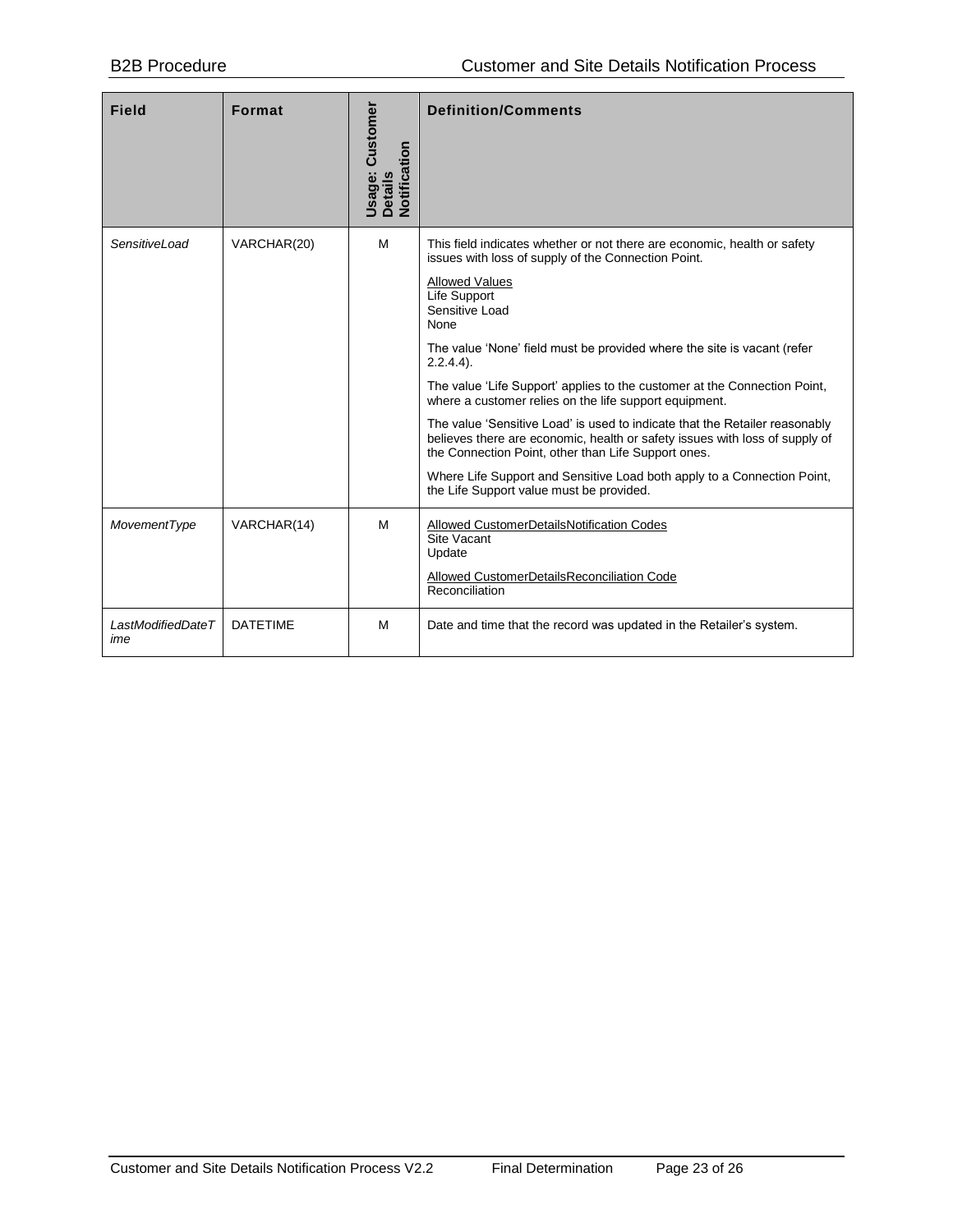### <span id="page-23-0"></span>**4.3 SiteAccessNotification Transaction Data**

| <b>Field</b>             | <b>Format</b>   |                                       | <b>Definition/Comments</b>                                                                                                                                                                                                                                                                                                                                                                                                                                                                  |  |
|--------------------------|-----------------|---------------------------------------|---------------------------------------------------------------------------------------------------------------------------------------------------------------------------------------------------------------------------------------------------------------------------------------------------------------------------------------------------------------------------------------------------------------------------------------------------------------------------------------------|--|
|                          |                 | Usage: Site<br>Access<br>Notification |                                                                                                                                                                                                                                                                                                                                                                                                                                                                                             |  |
| <b>NMI</b>               | <b>CHAR(10)</b> | M                                     | NMI (as used by MSATS).                                                                                                                                                                                                                                                                                                                                                                                                                                                                     |  |
| <b>NMI Checksum</b>      | CHAR(1)         | O                                     | NMI Checksum (as used by MSATS).                                                                                                                                                                                                                                                                                                                                                                                                                                                            |  |
| AccessDetails            | VARCHAR(160)    | M                                     | If the customer has supplied any special access details, the Retailer must<br>include these. Any access requirements should be fully described, without<br>using abbreviations.                                                                                                                                                                                                                                                                                                             |  |
|                          |                 |                                       | Standard values<br>"Customer reports no access requirements", or<br><description access="" of="" requirement=""></description>                                                                                                                                                                                                                                                                                                                                                              |  |
|                          |                 |                                       | This information is permanent for the site and can only be changed by a<br>new SiteAccessNotification transaction.                                                                                                                                                                                                                                                                                                                                                                          |  |
| HazardDescription        | VARCHAR(80)     | м                                     | This field repeats to allow the reporting of multiple hazards.<br>Standard values<br>One or more of the following standard values should be used, where<br>applicable.<br>Customer Reports No Hazard<br>Dog<br><b>Electric Fence</b><br><b>Customer Caution</b><br>Not Known To Retailer<br>Any other hazards should be fully described, without using abbreviations.<br>This information is permanent for the site and can only be changed by a<br>new SiteAccessNotification transaction. |  |
| LastModifiedDateT<br>ime | <b>DATETIME</b> | M                                     | Date and time that the record was updated in the Retailer's system.                                                                                                                                                                                                                                                                                                                                                                                                                         |  |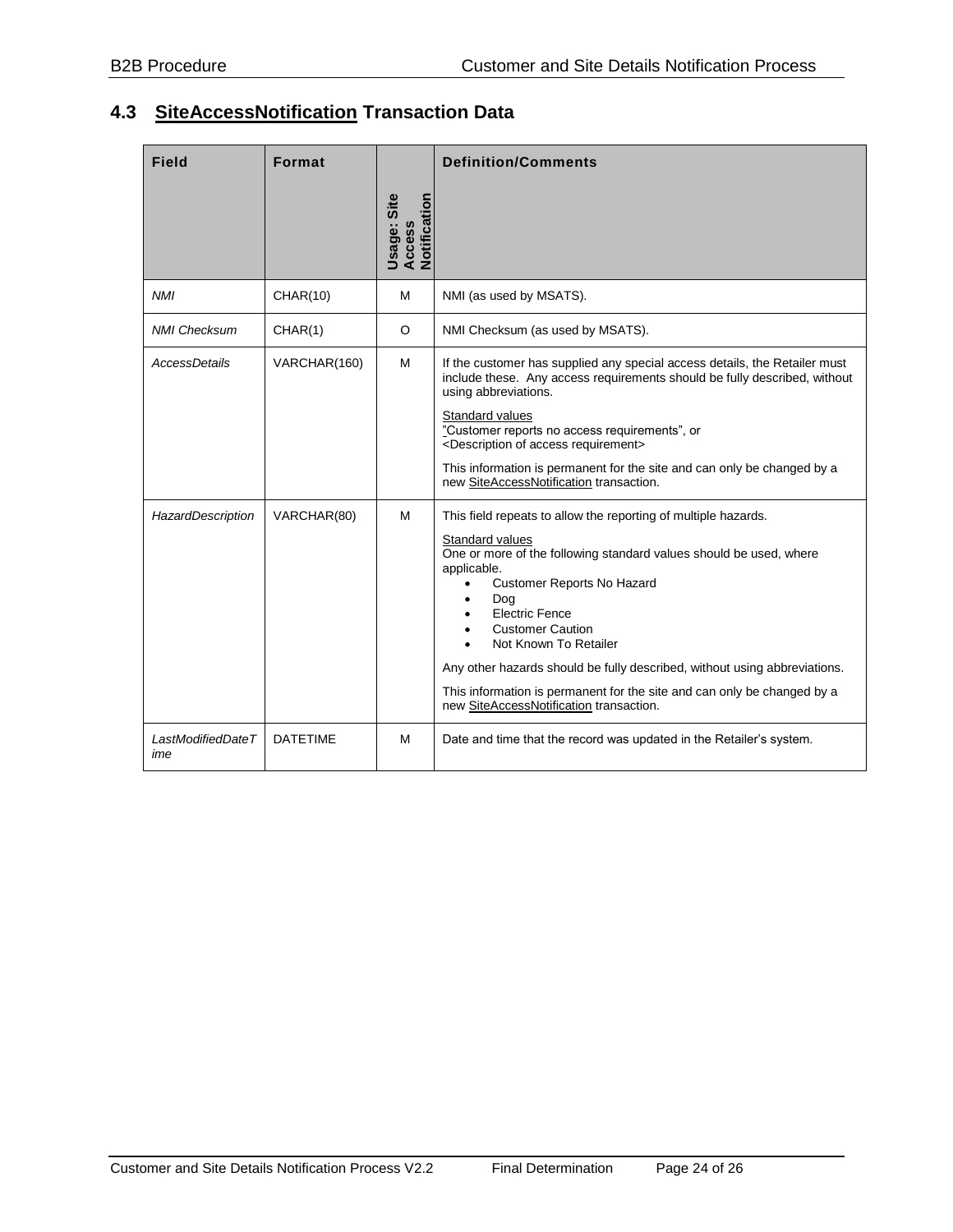#### <span id="page-24-0"></span>**4.4** *BusinessAcceptance/Rejection* **Transaction Data**

#### <span id="page-24-1"></span>**4.4.1 Fields**

a. The following table provides details of the fields to be included in the *BusinessAcceptance/Rejection* Business Signal for a rejection.

| <b>Field</b> | <b>Structure</b>    | <b>Occurs</b> | <b>Comments</b>                                                                                      |
|--------------|---------------------|---------------|------------------------------------------------------------------------------------------------------|
| EventCode    | <b>EVENTCODE</b>    | M             | A code to indicate the reason for the rejection.<br>Applicable Events are defined below (4.4.2).     |
| KeyInfo      | VARCHAR(10)         | M             | The NMI of the transaction being rejected.                                                           |
| Context      | <b>EVENTCONTEXT</b> | O             | The Data Element in the received Business Document<br>(eg. HazardDescription) that causes the Event. |
| Explanation  | UNLIMITED VARCHAR   | M/O           | An explanation of the event. Must be provided where<br>the Business Event requires an Explanation.   |

#### <span id="page-24-2"></span>**4.4.2 Applicable Business Events**

- a. Participants must use the most relevant Business Event(s). Where multiple *EventCode(s)* are applicable these may be provided.
- b. Where the *EventCode* is not in the aseXML reserved range (0-999), an *EventCodeDescription* must be included in the *BusinessAcceptance/Rejection* in accordance with the aseXML Guidelines.
- c. The reference table for Business Events that can apply to this process and the relevant Business Signals, including *EventCode(s)* is located in section 5.1 of the B2B Procedure Technical Guidelines for B2B Procedures.